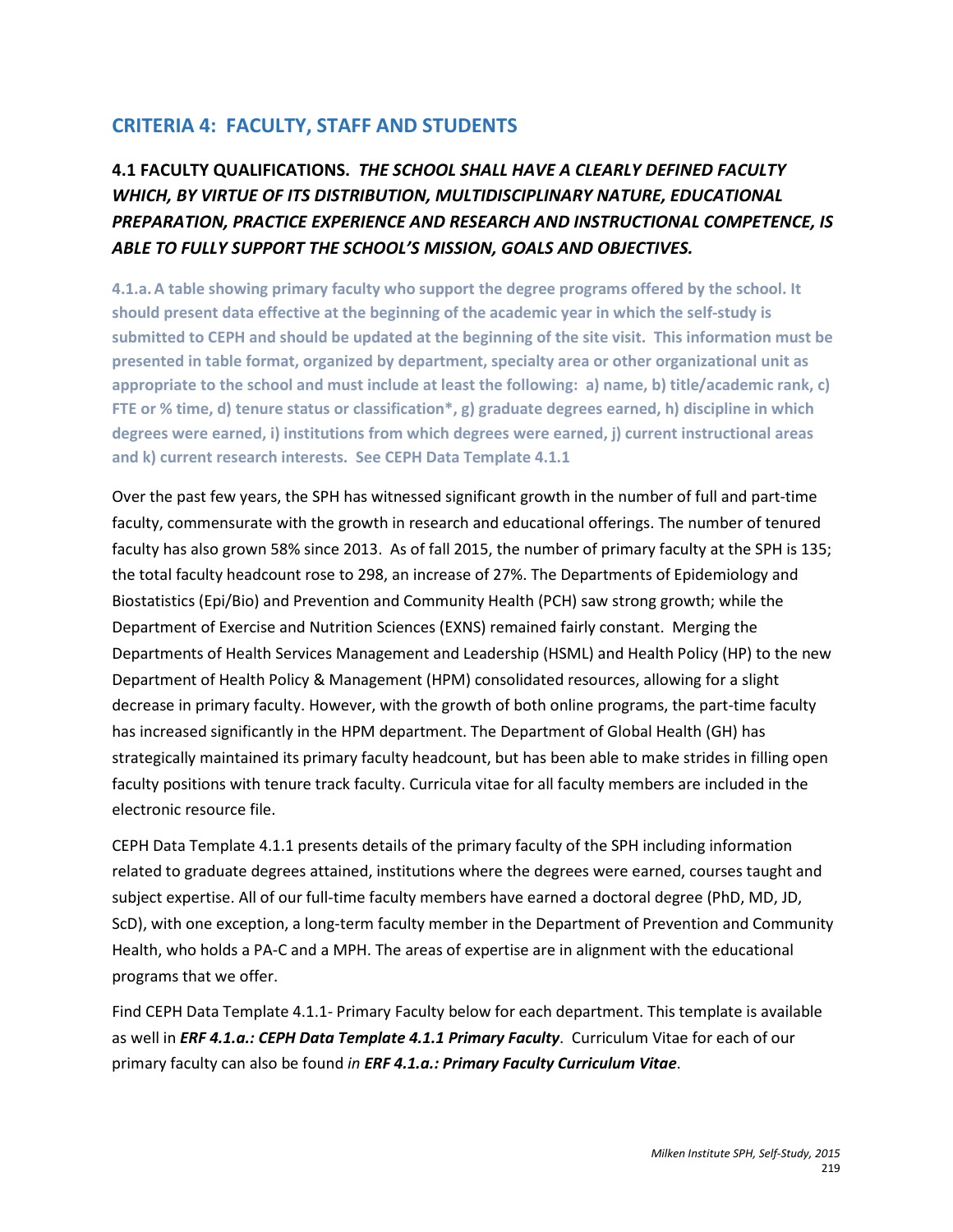# **TABLE 4.1.1 PRIMARY FACULTY**

|              | Template 4.1.1: Primary faculty: Department of Environmental and Occupational Health 2015-16 |                                |            |                                              |                                                                    |                                                                                                                                  |                                                                                                                                                                                                                |                                                                                                                                                |  |  |  |  |
|--------------|----------------------------------------------------------------------------------------------|--------------------------------|------------|----------------------------------------------|--------------------------------------------------------------------|----------------------------------------------------------------------------------------------------------------------------------|----------------------------------------------------------------------------------------------------------------------------------------------------------------------------------------------------------------|------------------------------------------------------------------------------------------------------------------------------------------------|--|--|--|--|
| <b>Name</b>  | <b>Title/Academic</b><br>Rank                                                                | <b>Tenure</b><br><b>Status</b> | <b>FTE</b> | <b>All Graduate</b><br><b>Degrees Earned</b> | <b>Institution Degree</b><br><b>Conferred</b>                      | <b>Specific Discipline of</b><br>Degree(s)                                                                                       | <b>Current GW Teaching</b><br>Area(s) (Course Names)                                                                                                                                                           | Research Interest (If applicable)                                                                                                              |  |  |  |  |
| K. Applebaum | <b>Assistant Professor</b>                                                                   | <b>TR</b>                      | 1.0        | ScD<br><b>MS</b>                             | <b>Harvard University</b><br><b>Emory University</b>               | Epidemiology &<br><b>Environmental Health</b>                                                                                    | Applied Data Analysis in<br><b>EOH</b>                                                                                                                                                                         | Environmental and occupational<br>exposures and biological pathways to<br>chronic diseases and cancer                                          |  |  |  |  |
| L. Goldman   | Professor                                                                                    | T.                             | 1.0        | <b>MD</b><br><b>MS</b><br><b>MPH</b>         | Univ of CA, San Fran<br>Univ of CA, Berkeley<br>Johns Hopkins Univ | Medicine<br><b>Health &amp; Medical</b><br>Sciences<br>Epidemiology                                                              | N/A                                                                                                                                                                                                            | Children's Environmental Health;<br>Environmental Health; Environmental<br>Health Policy; Public Health<br>Preparedness and Emergency Response |  |  |  |  |
| J. Graham    | <b>Assistant Professor</b>                                                                   | <b>TR</b>                      | 1.0        | PhD<br><b>MPH</b><br><b>MBA</b>              | Johns Hopkins Univ<br>Univ of Texas<br>Univ of Texas               | <b>Environmental Health</b><br>Engineering<br><b>Environmental Health</b><br><b>Business Administration</b>                      | <b>Global Environmental</b><br>and Occupational<br>Health; Water,<br>Sanitation and Hygiene<br>for Health and<br>Development                                                                                   | Zoonotic Infectious Diseases;<br>Antimicrobial Resistance; Water,<br>Sanitation, and Hygiene                                                   |  |  |  |  |
| G. Gray      | Professor                                                                                    | N                              | 1.0        | PhD<br><b>MS</b>                             | Univ of Rochester                                                  | Toxicology                                                                                                                       | Toxicology; Env/Occ<br><b>Health in Sustainable</b><br>World; Principles of<br><b>Environmental Health</b><br>Risk Science;<br>Environmental and<br><b>Occupational Health</b><br><b>Research and Practice</b> | Risk characterization, risk<br>communication, risk policy                                                                                      |  |  |  |  |
| P. LaPuma    | Associate Professor                                                                          | N                              | 1.0        | PhD<br><b>MS</b><br><b>MBA</b>               | Univ of Florida<br>Air Force<br><b>Wright State</b>                | Environmental<br>Engineering and<br>Sciences<br>Engineering and<br>Environmental<br>Management<br><b>Business Administration</b> | Env/Occ Health in<br>Sustainable World;<br>Sustainable Energy and<br>the Environment                                                                                                                           | Sustainable energy strategies; Life cycle<br>analysis                                                                                          |  |  |  |  |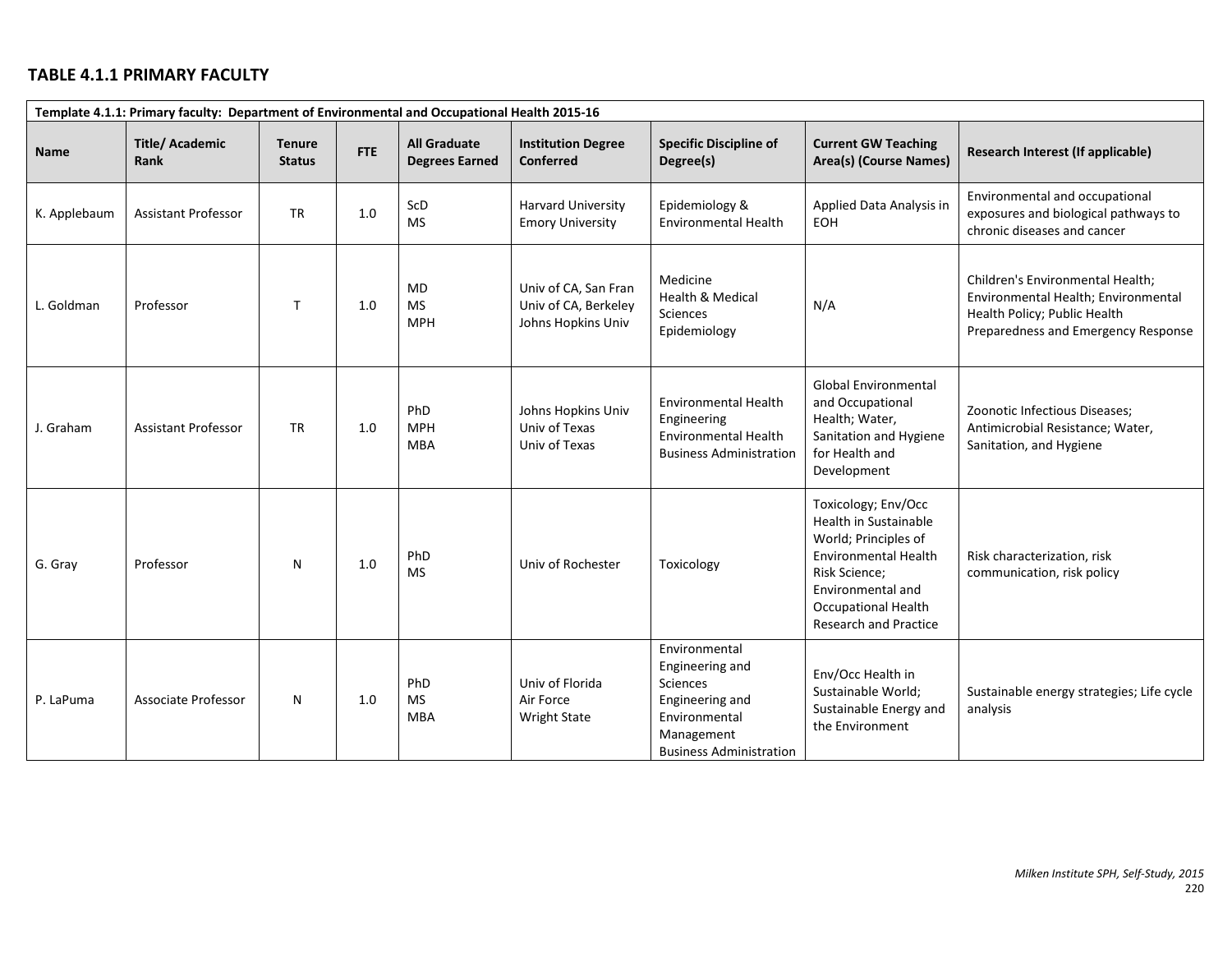**Template 4.1.1: Primary faculty: Department of Environmental and Occupational Health 2015-16 (continued) Name Title/ Academic Rank Tenure Status FTE All Graduate Degrees Earned Institution Degree Conferred Specific Discipline of Degree(s) Current GW Teaching**<br>Degree(s) **Current GW Teaching Research Interest (If applicable)** S. McCormick Associate Professor TR 1.0 PhD PhD Brown University Sociology Social Dimensions of Social Dimensions of Social Dimensions of Social Dimensions of Social Dimensions of Social Dimensions of Social Dimensions of Social Dimensions of Social Dimensions of So Social Factors Shaping Adoption of Renewable Technologies; Reducing Social Disparities of Heat Waves in a Changing Climate; Communicating Climate Change; Climate Change and Health; Citizen Science in the Deepwater Horizon Spill D. Michaels Professor T on leave PhD PhD Columbia Univ Sociomedical Sciences<br>
NPH Columbia Univ Epidemiology Sociomedical Sciences | N/A  $\left\vert \begin{array}{ccc} 0 & \text{Ccupational Safety and Health;} \\ 0 & \text{Regularions and Regularory Effectiveness} \end{array} \right\vert$ R. Mitchell Visiting Professor N 0.12 PhD Cornell Univ Evolutionary Biology Germs: Intro to Environmental Health Microbiology Rat gut microbiomes; Nanoparticle use as disinfectant; Climate change and biodeterioriation A. Northcross Assistant Professor TR 1.0 PhD MS Drexel University Univ of North Carolina Environmental Engineering Environmental Science & Engineering Assessment & Control of Environmental Hazards Air pollution, including studying pollutant composition, exposure monitoring, exposure assessment, and identifying interventions that can reduce pollution and improve human health G. Paulson Professor N N 1.0 PhD Rockefeller Univ Environmental Science Environmental and Environmental and<br>Occupational Health Environmental policy and regulations M. Perry Professor  $\overline{I}$  T 1.0 ScD MHS Johns Hopkins Univ Psychiatric Epidemiology Public Health Environmental & Occupational; Epidemiology Health effects of pesticides; Agricultural injuries and exposures; Preventive interventions in workplaces L. Price Professor  $\begin{array}{|c|c|c|c|c|}\n\hline\n\end{array}$  Professor  $\begin{array}{|c|c|c|c|}\n\hline\n\end{array}$  T  $\begin{array}{|c|c|c|}\n\hline\n\end{array}$  1.0  $\begin{array}{|c|c|c|}\n\hline\n\end{array}$  Professor PhD Northern Arizona Univ Johns Hopkins Univ Biology Environmental Health **Sciences** Biological Concepts for Public Health; Public Health Genomics; Communicating Science for Public Health Livestock-associated MRSA, foodborne urinary tract infections, and the role of the human microbiome in health and disease A. Zota Assistant Professor TR 1.0 SCD MS Harvard Univ Environmental Health Environmental & Occupational; Epidemiology The interplay between environmental chemicals exposures and psychosocial stressors on maternal and child health with an emphasis on overlapping biological pathways

● Included here are all Primary faculty to include regular full-time, regular part-time, Research and Visiting faculty appointments. Some of these faculty have no teaching/administrative salary support; however, they support educational activities by guest lecturing, mentoring student research, etc..

 $\bullet$  T= Tenure: TR= Tenure Track: N= Non Tenure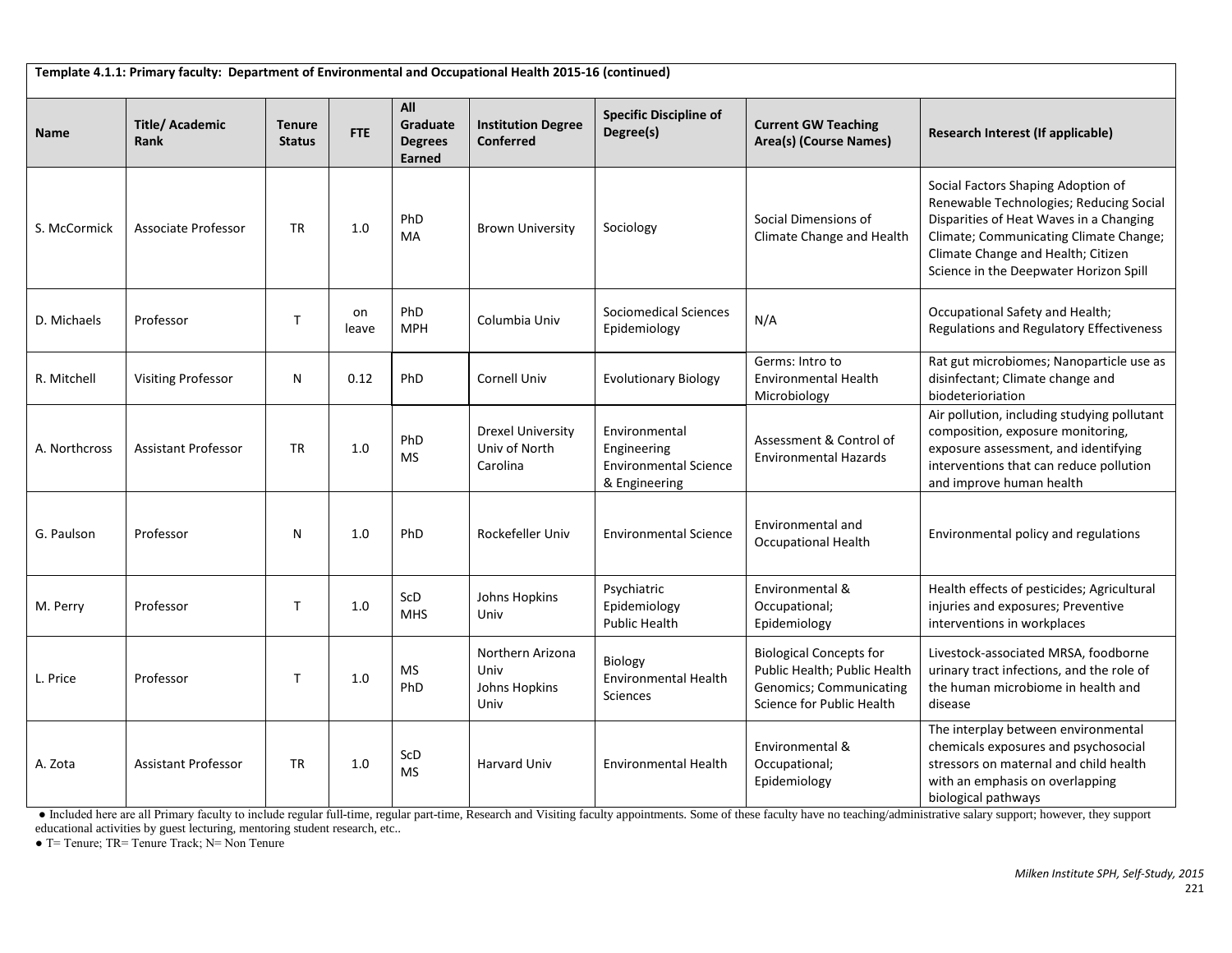| Template 4.1.1 Primary Faculty: Department of Epidemiology & Biostatistics 2015-16 |                                        |                                |            |                                             |                                                        |                                             |                                                                                                                                                                                                                           |                                                                                                                                                                                                                                                                       |  |  |  |
|------------------------------------------------------------------------------------|----------------------------------------|--------------------------------|------------|---------------------------------------------|--------------------------------------------------------|---------------------------------------------|---------------------------------------------------------------------------------------------------------------------------------------------------------------------------------------------------------------------------|-----------------------------------------------------------------------------------------------------------------------------------------------------------------------------------------------------------------------------------------------------------------------|--|--|--|
| Name                                                                               | <b>Title/Academic</b><br>Rank          | <b>Tenure</b><br><b>Status</b> | <b>FTE</b> | All<br>Graduate<br><b>Degrees</b><br>Earned | <b>Institution Degree</b><br><b>Conferred</b>          | <b>Specific Discipline of</b><br>Degree(s)  | <b>Current GW Teaching</b><br>Area(s) (Course Names)                                                                                                                                                                      | Research Interest (If applicable)                                                                                                                                                                                                                                     |  |  |  |
| I. Bebu                                                                            | <b>Assistant Research</b><br>Professor | N                              | 1.0        | PhD<br><b>MS</b>                            | Univ of Maryland<br>University of<br><b>Bucharest</b>  | <b>Statistics Mathematics</b>               | <b>Cost Effectiveness Analysis</b>                                                                                                                                                                                        | Survival Analysis; Adaptive Phase I & II<br><b>Clinical Trials; Diabetes</b>                                                                                                                                                                                          |  |  |  |
| <b>B.</b> Braffett                                                                 | <b>Assistant Research</b><br>Professor | N                              | 1.0        | <b>MS</b><br>PhD                            | Univ of Rhode<br>Island<br>George<br>Washington Univ   | <b>Statistics</b><br>Epidemiology           | Principles and Practice of<br>Epidemiology                                                                                                                                                                                | Diabetes, Clinical Trials                                                                                                                                                                                                                                             |  |  |  |
| A. Castel                                                                          | Associate Professor                    | <b>TR</b>                      | 1.0        | MD<br><b>MPH</b>                            | Univ of<br>Pennsylvania<br>Johns Hopkins Univ          | Medicine<br><b>Public Health</b>            | <b>Infectious Disease</b><br>Epidemiology; HIV/AIDS<br>Surveillance, Issues in HIV<br>Care and Treatment,<br><b>MSPHMEID Final Project</b>                                                                                | Infectious diseases, including vaccine-<br>preventable diseases specifically polio<br>eradication and meningococcal disease;<br>HIV/AIDS surveillance, prevention, care<br>and clinical outcomes, perinatal<br>infection; International health; Program<br>evaluation |  |  |  |
| C. Christophi                                                                      | Associate Research<br>Professor        | N                              | 0.5        | PhD<br><b>MS</b>                            | George Washington<br>Univ                              | <b>Statistics</b>                           | N/A                                                                                                                                                                                                                       | Distribution function of Risk; Smoking<br>and Youth Behaviors of Cyprus                                                                                                                                                                                               |  |  |  |
| S. Cleary                                                                          | Associate Professor                    | $\mathsf{T}$                   | 1.0        | PhD<br><b>MPH</b>                           | Columbia Univ<br>Tulane Univ                           | Psychiatric<br>Epidemiology<br>Epidemiology | Advanced Epidemiologic<br>Methods; Measurement in<br>Public Health & Health<br>Services Research                                                                                                                          | Latino Health; Community Based<br>Participatory Research; Health<br>Disparities; Mental Health                                                                                                                                                                        |  |  |  |
| R. Clifton                                                                         | Associate Research<br>Professor        | $\mathsf{N}$                   | 1.0        | PhD<br><b>MS</b>                            | George Washington<br>Univ<br>George Washington<br>Univ | Epidemiology<br><b>Statistics</b>           | N/A                                                                                                                                                                                                                       | Design, management and analysis of<br>randomized clinical trials and<br>observational cohort studies in maternal<br>fetal medicine and prenatal<br>screening/diagnosis                                                                                                |  |  |  |
| K. Drews                                                                           | Associate Research<br>Professor        | N                              | 1.0        | PhD<br><b>MS</b>                            | <b>Texas Tech Univ</b><br>Univ of So<br>Mississippi    | <b>Mathematics</b>                          | N/A                                                                                                                                                                                                                       | Diabetes, Obesity, Multi-site Trials                                                                                                                                                                                                                                  |  |  |  |
| A. Elmi                                                                            | <b>Assistant Professor</b>             | N                              | 1.0        | PhD<br><b>MS</b>                            | Univ of<br>Pennsylvania                                | <b>Biostatistics</b>                        | <b>Biostatistical Methods;</b><br>Quantitative Methods;<br><b>Statistical Packages for</b><br>Data Management and<br>Data Analysis; Advanced<br>Data Analysis; Biostatistical<br><b>Applications for Public</b><br>Health | Longitudinal Data Analysis, Mixed Effects<br>Models, joint modeling of repeated<br>measurement and event/dropout-time<br>data, curve registration.                                                                                                                    |  |  |  |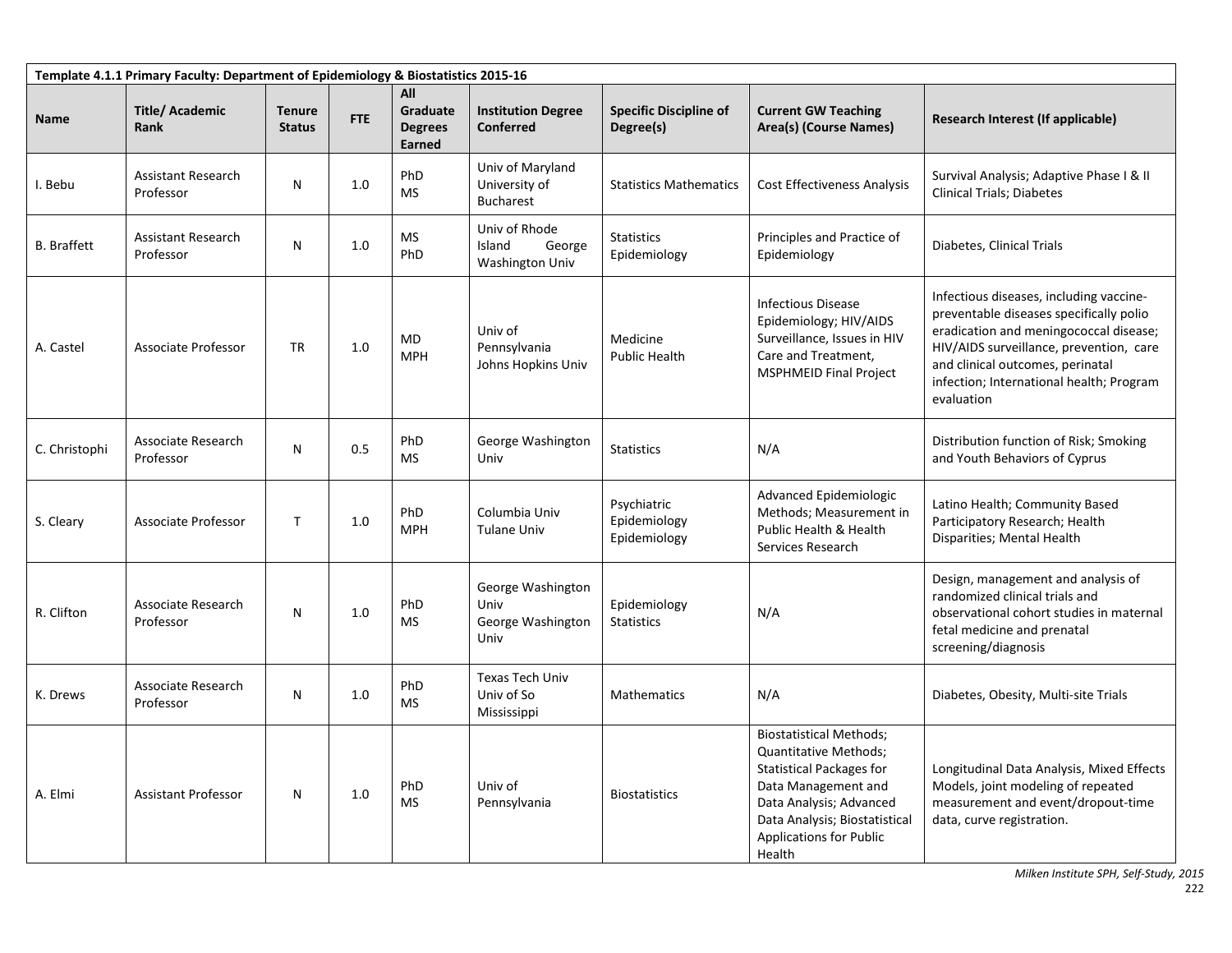| Template 4.1.1 Primary Faculty: Department of Epidemiology & Biostatistics 2015-16 (continued) |                                    |                                |            |                                             |                                                             |                                                                              |                                                                                                                                                   |                                                                                                                                                                                                                                                                                   |  |  |  |
|------------------------------------------------------------------------------------------------|------------------------------------|--------------------------------|------------|---------------------------------------------|-------------------------------------------------------------|------------------------------------------------------------------------------|---------------------------------------------------------------------------------------------------------------------------------------------------|-----------------------------------------------------------------------------------------------------------------------------------------------------------------------------------------------------------------------------------------------------------------------------------|--|--|--|
| <b>Name</b>                                                                                    | Title/<br><b>Academic</b><br>Rank  | <b>Tenure</b><br><b>Status</b> | <b>FTE</b> | All<br>Graduate<br><b>Degrees</b><br>Earned | <b>Institution Degree</b><br>Conferred                      | <b>Specific Discipline of</b><br>Degree(s)                                   | <b>Current GW Teaching Area(s)</b><br>(Course Names)                                                                                              | Research Interest (If applicable)                                                                                                                                                                                                                                                 |  |  |  |
| M.<br>Foulkes                                                                                  | Research<br>Professor              | N                              | 1.0        | PhD<br><b>MPH</b>                           | Univ of North Carolina<br>Univ of Michigan                  | <b>Biostatistics and</b><br>Epidemiology                                     | N/A                                                                                                                                               | Innovative clinical trial design, safety and<br>efficacy assessment, analyzing longitudinal data,<br>interim analyses and data monitoring<br>committees                                                                                                                           |  |  |  |
| M. Ghosh                                                                                       | Assistant<br>Professor             | TR                             | 1.0        | PhD<br><b>MS</b>                            | Univ of Pittsburgh<br>Salem-Teikyo Univ                     | Infectious Diseases &<br>Microbiology;<br>Molecular<br>Biology/Biotechnology | Public Health Virology and<br>Infection and Immunity                                                                                              | Sexual transmission of HIV in women;<br>Reproductive health                                                                                                                                                                                                                       |  |  |  |
| Α.<br>Greenberg                                                                                | Professor                          | $\mathsf{T}$                   | 1.0        | MD<br><b>MPH</b>                            | George Washington<br>Univ<br><b>Harvard Univ</b>            | Medicine<br>Health Policy and<br>Management                                  | HIV Epidemiology & Prevention                                                                                                                     | Epidemiology & prevention of HIV/AIDS in the<br>U.S.                                                                                                                                                                                                                              |  |  |  |
| L. Guay                                                                                        | Research<br>Professor              | $\mathsf{N}$                   | 1.0        | <b>MD</b>                                   | George Washington<br>Univ                                   | Medicine                                                                     | Pediatric HIV/AIDS                                                                                                                                | Implementation research on HIV in women and<br>children in Africa, prevention of Mother-to-Child<br>HIV transmission                                                                                                                                                              |  |  |  |
| K. Hirst                                                                                       | Research<br>Professor              | N                              | 1.0        | <b>MS</b><br>PhD                            | Univ of Minnesota<br>Univ of Colorado                       | <b>Biostatistics</b><br><b>Biostatistics</b>                                 | N/A                                                                                                                                               | Youth onset Type 2 Diabetes; Obesity in youth                                                                                                                                                                                                                                     |  |  |  |
| Η.<br>Hoffman                                                                                  | Associate<br>Professor             | N                              | 1.0        | PhD                                         | Virginia<br>Commonwealth Univ                               | <b>Biostatistics</b>                                                         | Data management and analysis<br>using SAS; Introduction to<br><b>Biostatistics; Survival Analysis;</b><br>Advanced SAS; Advanced Data<br>Analysis | Maximum likelihood estimates for left-censored<br>and missing values; Development of bivariate<br>MLE tool; HIV and breast cancer                                                                                                                                                 |  |  |  |
| К.<br>Jablonski                                                                                | Associate<br>Research<br>Professor | N                              | 1.0        | PhD<br>MS<br>MA                             | Univ of Tennessee<br>George Mason Univ<br>Univ of Tennessee | Physical Anthropology<br><b>Staistics</b><br>Physical Anthropology           | N/A                                                                                                                                               | Biological impacts of the Environment<br>specializing in genetics, focusing on preterm<br>birth and child development, type 2 diabetes,<br>and the role of the microbiome                                                                                                         |  |  |  |
| J. Jordan                                                                                      | Professor                          | T                              | 1.0        | PhD                                         | Univ of Pittsburgh                                          | Molecular Virology<br>and Clinical<br>Microbiology                           | Public Health Lab; Microbiology                                                                                                                   | Molecular Infectious Disease Diagnostics for<br>sepsis, HPV and HIV as well as NGS technology                                                                                                                                                                                     |  |  |  |
| I. Kuo                                                                                         | Associate<br>Research<br>Professor | N                              | 1.0        | PhD<br><b>MPH</b>                           | Johns Hopkins Univ                                          | <b>Infectious Disease</b><br>Epidemiology;<br>Epidemiology                   | Design of Health Studies                                                                                                                          | Epidemiology of HIV and viral hepatitis in high-<br>risk populations; criminal justice populations,<br>linkage to HIV care; uptake of pre-exposure<br>prophylaxis; racial disparities; access to drug<br>treatment, drug use remission & natural history<br>of drug use disorders |  |  |  |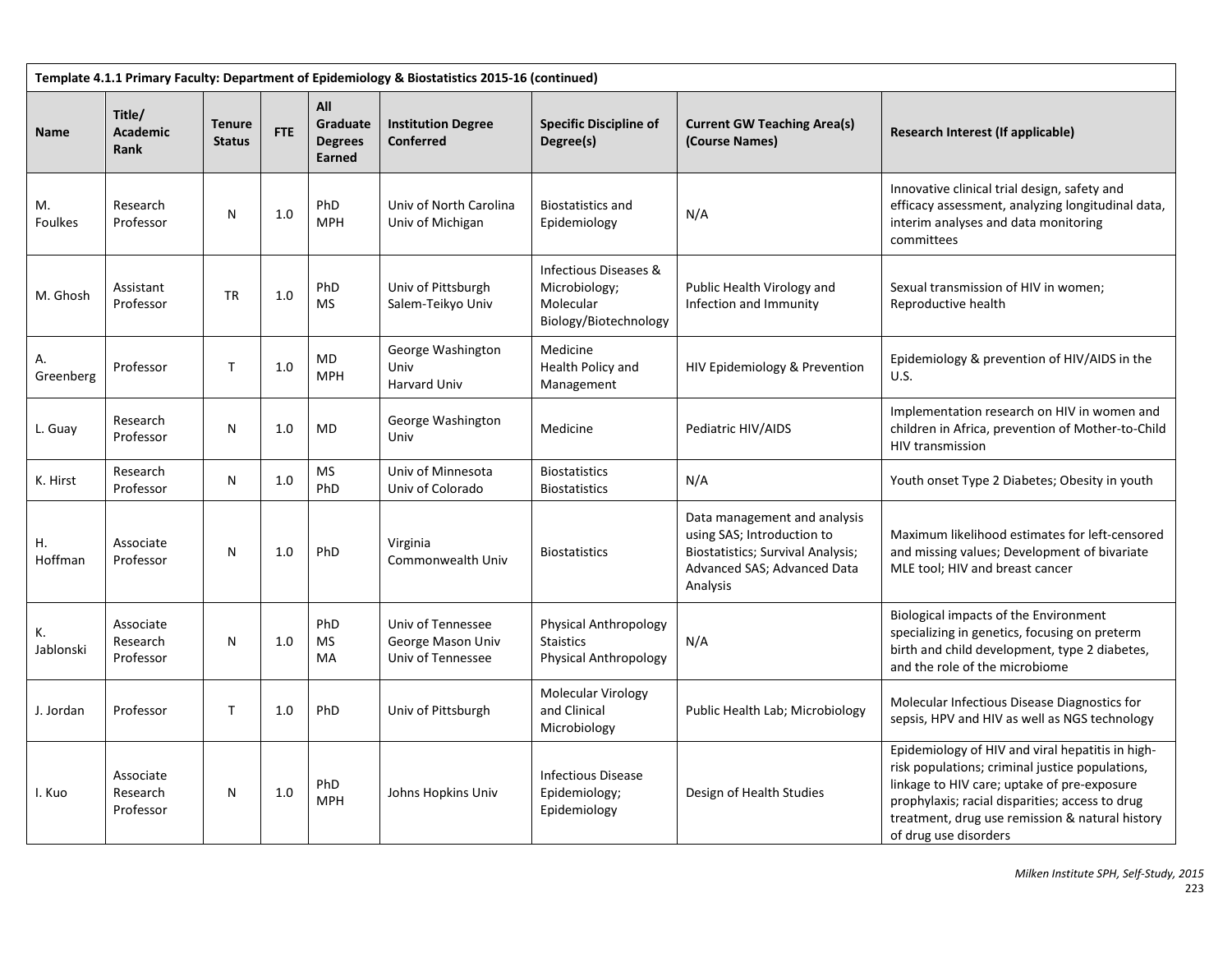| Template 4.1.1 Primary Faculty: Department of Epidemiology & Biostatistics 2015-16 (continued) |                                          |                                |            |                                             |                                                                     |                                                                     |                                                                                                            |                                                                                                                                                                            |  |  |  |
|------------------------------------------------------------------------------------------------|------------------------------------------|--------------------------------|------------|---------------------------------------------|---------------------------------------------------------------------|---------------------------------------------------------------------|------------------------------------------------------------------------------------------------------------|----------------------------------------------------------------------------------------------------------------------------------------------------------------------------|--|--|--|
| Name                                                                                           | Title/<br><b>Academic</b><br><b>Rank</b> | <b>Tenure</b><br><b>Status</b> | <b>FTE</b> | All<br>Graduate<br><b>Degrees</b><br>Earned | <b>Institution Degree</b><br>Conferred                              | <b>Specific Discipline of</b><br>Degree(s)                          | <b>Current GW Teaching Area(s)</b><br>(Course Names)                                                       | Research Interest (If applicable)                                                                                                                                          |  |  |  |
| J. Lachin                                                                                      | Research<br>Professor                    | N                              | 1.0        | ScD                                         | Univ of Pittsburgh                                                  | <b>Biostatistics</b>                                                | Biostatistical methods; Data<br>analysis; Survival analysis                                                | Intent-to-treat principle in clinical trials; Sample<br>size evaluation; Group sequential methods;<br>Analysis of repeated measures; Survival analysis;<br><b>Diabetes</b> |  |  |  |
| Y. Ma                                                                                          | Associate<br>Professor                   | <b>TR</b>                      | 1.0        | PhD<br>MA<br><b>MS</b>                      | Univ of Rochester                                                   | <b>Biostatistics</b>                                                | <b>Biostatistical Applications in</b><br>Public Health; Meta Analysis                                      | Biostatistics; Missing Data; Health Disparities;<br>Health Services Research                                                                                               |  |  |  |
| M.<br>Magnus                                                                                   | Associate<br>Professor                   | T.                             | 1.0        | PhD<br><b>MPH</b>                           | Tulane Univ                                                         | Epidemiology<br>Epidemiology                                        | Advanced Epidemiology;<br>Epidemiology of HIV/AIDS;<br>Principles and Practice of<br>Epidemiology          | HIV/AIDS prevention among at risk and hard to<br>reach populations; use of novel health<br>information technology in the prevention and<br>treatment of HIV/AIDS.          |  |  |  |
| Peterson                                                                                       | Assistant<br>Research<br>Professor       | N                              | 1.0        | Ed.D<br><b>MHS</b>                          | Morgan State Univ<br>Lincoln Univ                                   | Social<br>Policy/Ethnography<br><b>Human Services</b>               | <b>Ethnographic Methods Applied</b><br>in Public Health                                                    | HIV/AIDS, Substance Abuse, Criminal Justice Re-<br>entry, Ethnographic Methods                                                                                             |  |  |  |
| M. Power                                                                                       | Assistant<br>Professor                   | <b>TR</b>                      | 1.0        | ScD                                         | <b>Harvard University</b>                                           | Epidemiology and<br><b>Environmental Health</b>                     | N/A                                                                                                        | Aging, Cognitive Impairment, and Dementia                                                                                                                                  |  |  |  |
| M. Rice                                                                                        | Associate<br>Research<br>Professor       | N                              | 1.0        | PhD<br><b>MS</b>                            | Univ of Washington<br>Univ of California Los<br>Angeles             | Epidemiology<br>Kinesiology/Exercise<br>Physiology                  | N/A                                                                                                        | Perinatal epidemiology                                                                                                                                                     |  |  |  |
| Riegelman                                                                                      | Professor                                | T                              | 1.0        | <b>MD</b><br>PhD<br><b>MPH</b>              | Univ of Wisconsin<br>Johns Hopkins Univ<br>Johns Hopkins Univ       | Epidemiology<br>Epidemiology                                        | Epidemiology; Clinical<br>Epidemiology & Decision<br>Analysis; Undergraduate<br>Epidemiology Public Health | Educational techniques in epidemiology & PH;<br>Evidence-based preventive medicine;<br>Integrating PH & medicine                                                           |  |  |  |
| S.<br>Simmens                                                                                  | Research<br>Professor                    | N                              | 1.0        | PhD<br>MA                                   | New York Univ                                                       | Community &<br>Quantitative<br>Psychology                           | <b>Biostatistical consulting</b>                                                                           | Biostatistics in collaborative biomedical & PH<br>research; Sample size requirements for pilot<br>studies; Structural equation modeling                                    |  |  |  |
| Temprosa                                                                                       | Assistant<br>Research<br>Professor       | N                              | 1.0        | PhD                                         | George Washington<br>Univ                                           | <b>Biostatistics</b>                                                | Visual Display of Public Health<br>Data, Biostatistical Applications<br>for Public Health                  | Diabetes, Clinical Trials                                                                                                                                                  |  |  |  |
| E. Thom                                                                                        | Research<br>Professor                    | N                              | 1.0        | PhD<br>MA<br><b>MS</b>                      | George Washington<br>Univ<br>Univ of Oxford<br>Univ of Reading (UK) | Mathematical<br><b>Statistics</b><br><b>Mathematics</b><br>Biometry | N/A                                                                                                        | The design of clinical trials and the application of<br>biostatistics and epidemiology to perinatal<br>medicine and fetal diagnosis and therapy                            |  |  |  |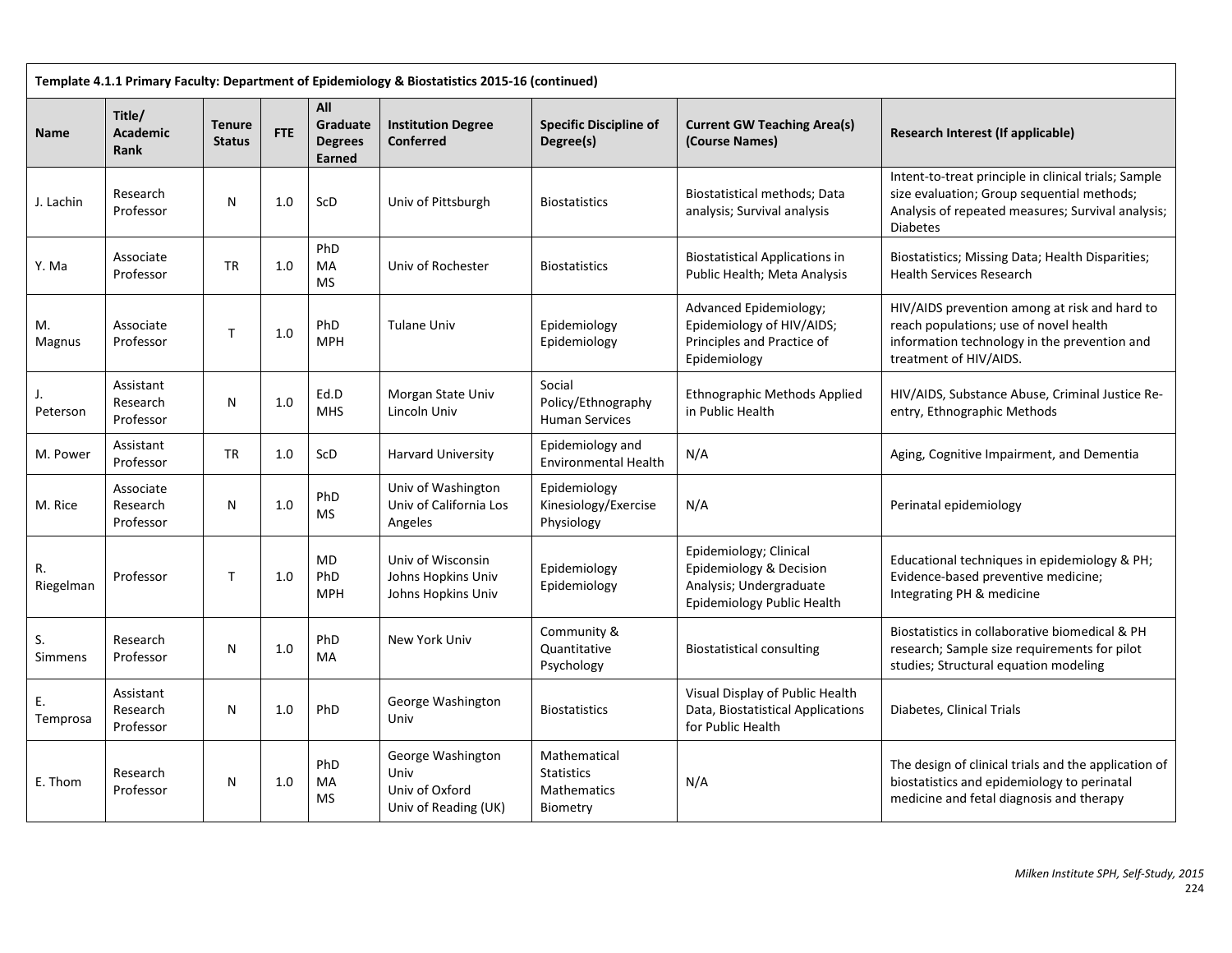| Template 4.1.1 Primary Faculty: Department of Epidemiology & Biostatistics 2015-16 (continued) |                                    |                                |            |                                             |                                        |                                                                |                                                                                                                                                                                                                          |                                                                                                                                              |  |  |
|------------------------------------------------------------------------------------------------|------------------------------------|--------------------------------|------------|---------------------------------------------|----------------------------------------|----------------------------------------------------------------|--------------------------------------------------------------------------------------------------------------------------------------------------------------------------------------------------------------------------|----------------------------------------------------------------------------------------------------------------------------------------------|--|--|
| <b>Name</b>                                                                                    | Title/<br><b>Academic</b><br>Rank  | <b>Tenure</b><br><b>Status</b> | <b>FTE</b> | All<br>Graduate<br><b>Degrees</b><br>Earned | <b>Institution Degree</b><br>Conferred | <b>Specific Discipline of</b><br>Degree(s)                     | <b>Current GW Teaching Area(s)</b><br>(Course Names)                                                                                                                                                                     | Research Interest (If applicable)                                                                                                            |  |  |
| M. Ulfers                                                                                      | Visiting<br>Assistant<br>Professor | N                              | 1.0        | PhD                                         | George Washington<br>Univ              | Epidemiology                                                   | Epi Measuring Health & Disease;<br><b>Biostatistics for Application in</b><br>Public Health                                                                                                                              | Methodology for controlling for age and aging,<br>Disparities in cancer treatment outcomes,<br>Suicide and end of life issues in the elderly |  |  |
| D. Verme                                                                                       | Professor                          | N                              | 1.0        | PhD<br><b>MS</b>                            | George Washington<br>Univ              | Mathematical<br><b>Statistics</b><br><b>Applied Statistics</b> | <b>Biostatistical Applications for</b><br>Public Health; Statistical<br>Packages for Data Management<br>and Data Analysis; Advanced<br>Data Analysis; Introduction to<br>GIS; Advanced GIS; Advanced<br>SAS; Time Series | Biostatistics in collaborative biomedical & PH<br>research                                                                                   |  |  |
| N. Younes                                                                                      | Associate<br>Professor             | <b>TR</b>                      | 1.0        | PhD<br>MA                                   | George Washington<br>Univ              | Mathematical<br><b>Statistics</b><br><b>Statistics</b>         | <b>Biostatistical Applications for</b><br>Public Health; Design of Medical<br>Studies; Introduction to R                                                                                                                 | Biostatistics/Clinical Trials; Design & Analysis of<br><b>Medical Studies</b>                                                                |  |  |
| H. Young                                                                                       | Associate<br>Professor             | N                              | 1.0        | PhD<br><b>MPH</b>                           | George Washington<br>Univ              | Epidemiology<br>Epidemiology                                   | Principles and Practice of<br>Epidemiology; Advanced<br>Epidemiology Methods; Cancer<br>Epidemiology; Reproductive and<br>Perinatal Epidemiology                                                                         | Reproductive cancers, reproductive effects of<br>pesticide exposures; Environmental and<br>occupational exposure assessment                  |  |  |

● Included here are all Primary faculty to include regular full-time, regular part-time, Research and Visiting faculty appointments. Some of these faculty have no teaching/administrative salary support; however, they support educational activities

by guest lecturing, mentoring student research, etc..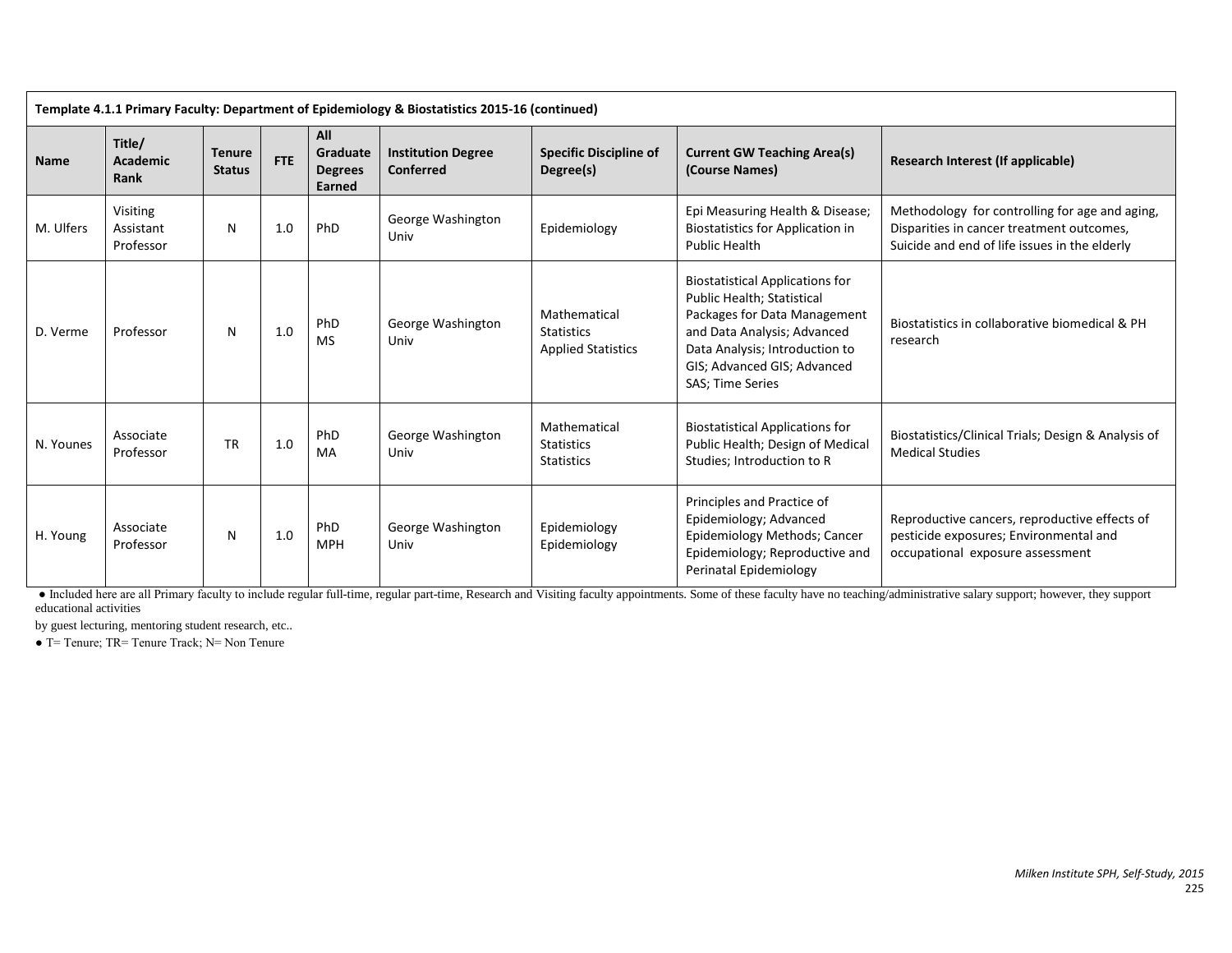| Template 4.1.1 Primary Faculty: Department of Exercise and Nutrition Sciences 2015-16 |                                    |                                |     |                                                        |                                               |                                                                                         |                                                                                                                                                                              |                                                                                                                                                                                                                                     |  |  |  |
|---------------------------------------------------------------------------------------|------------------------------------|--------------------------------|-----|--------------------------------------------------------|-----------------------------------------------|-----------------------------------------------------------------------------------------|------------------------------------------------------------------------------------------------------------------------------------------------------------------------------|-------------------------------------------------------------------------------------------------------------------------------------------------------------------------------------------------------------------------------------|--|--|--|
| <b>Name</b>                                                                           | Title/<br>Academic<br>Rank         | <b>Tenure</b><br><b>Status</b> | FTE | <b>All Graduate</b><br><b>Degrees</b><br><b>Earned</b> | <b>Institution Degree</b><br><b>Conferred</b> | <b>Specific Discipline of</b><br>Degree(s)                                              | <b>Current GW Teaching Area(s)</b><br>(Course Names)                                                                                                                         | Research Interest (If applicable)                                                                                                                                                                                                   |  |  |  |
| M. Barron                                                                             | Assistant<br>Professor             | N                              | 1.0 | PhD<br><b>MS</b>                                       | Michigan State                                | Kinesiology/Human<br>Growth & Motor<br>Development;<br>Kinesiology/Athletic<br>Training | Professional Foundations in<br>EXSC; Medical Issues in<br>Athletic Training; Kinesiology;<br>Prevention & Care of Injury                                                     | Tracking injury rates in youth sports and<br>relationship to biological maturation. First aid<br>and injury prevention knowledge of youth<br>coaches.                                                                               |  |  |  |
| J. Danoff                                                                             | Professor                          | N                              | 1.0 | PhD<br>MS                                              | Univ of Maryland<br>Penn State                | Kinesiology<br>Aerospace Engineering                                                    | Anatomy & Physiology I & II;<br>Kinesiology; Biomechanics                                                                                                                    | Movement analysis; Cancer treatment<br>outcomes/ modalities; HIV functional<br>capabilities in infants, children and adolescents;<br>Stroke and cardiac problems; Acupuncture                                                       |  |  |  |
| J. DeLoia                                                                             | Professor                          | т                              | 1.0 | PhD                                                    | <b>Johns Hopkins Univ</b>                     | <b>Human Genetics</b>                                                                   | <b>Public Health Genomics;</b><br><b>Biological Concepts in Public</b><br>Health                                                                                             | Genetics; Ovarian Cancer; Reproductive and<br>Developmental Biology                                                                                                                                                                 |  |  |  |
| L. DiPietro                                                                           | Professor                          | т                              | 1.0 | PhD<br><b>MPH</b><br><b>MS</b>                         | Yale Univ<br>Yale Univ<br>So CT State         | Epidemiology<br>Public Health<br><b>Education in Exercise</b><br>Science                | <b>Biostatistics Research &amp;</b><br>Methods for Exercise Science;<br>Epidemiology for Exercise<br>Science; Biological Basis of<br>Disease in Public Health                | Exercise, weight gain, and metabolic regulation<br>in aging                                                                                                                                                                         |  |  |  |
| L. Hamm                                                                               | Professor                          | N                              | 1.0 | PhD<br>MA                                              | Michigan State<br>Univ<br>Univ of Minnesota   | <b>Exercise Physiology</b>                                                              | Cardiac Rehabilitation;<br>Clinical Assessments, Exercise<br>Prescription, and ECG<br>Fundamentals; Organization<br>& Management of Clinical<br><b>Programs in Rotations</b> | Cardiac Rehabilitation; Exercise Physiology;<br>Alternative Delivery Models for Cardiac<br>Rehabilitation                                                                                                                           |  |  |  |
| M. Hubal                                                                              | Visiting<br>Assistant<br>Professor | N                              | 1.0 | PhD<br><b>MS</b>                                       | Univ of<br>Massachusetts<br>Texas A & M       | <b>Exercise Physiology</b>                                                              | Disease in PH                                                                                                                                                                | Genetic mapping in sports medicine                                                                                                                                                                                                  |  |  |  |
| G. Hudson                                                                             | Assistant<br>Professor             | N                              | 1.0 | PhD<br><b>MA</b>                                       | <b>Baylor Univ</b><br>Univ of Alabama         | Exercise, Nutrition &<br>Preventive Health;<br><b>Exercise Physiology</b>               | Exercise Phys I; Advanced<br><b>Exercise Phys II</b>                                                                                                                         | Impact of exercise training, nutritional<br>interventions, and aging on physiological<br>adaptations & biochemical mechanisms<br>involved in regulation of metabolism, body<br>composition, & insulin sensitivity/glucose<br>uptake |  |  |  |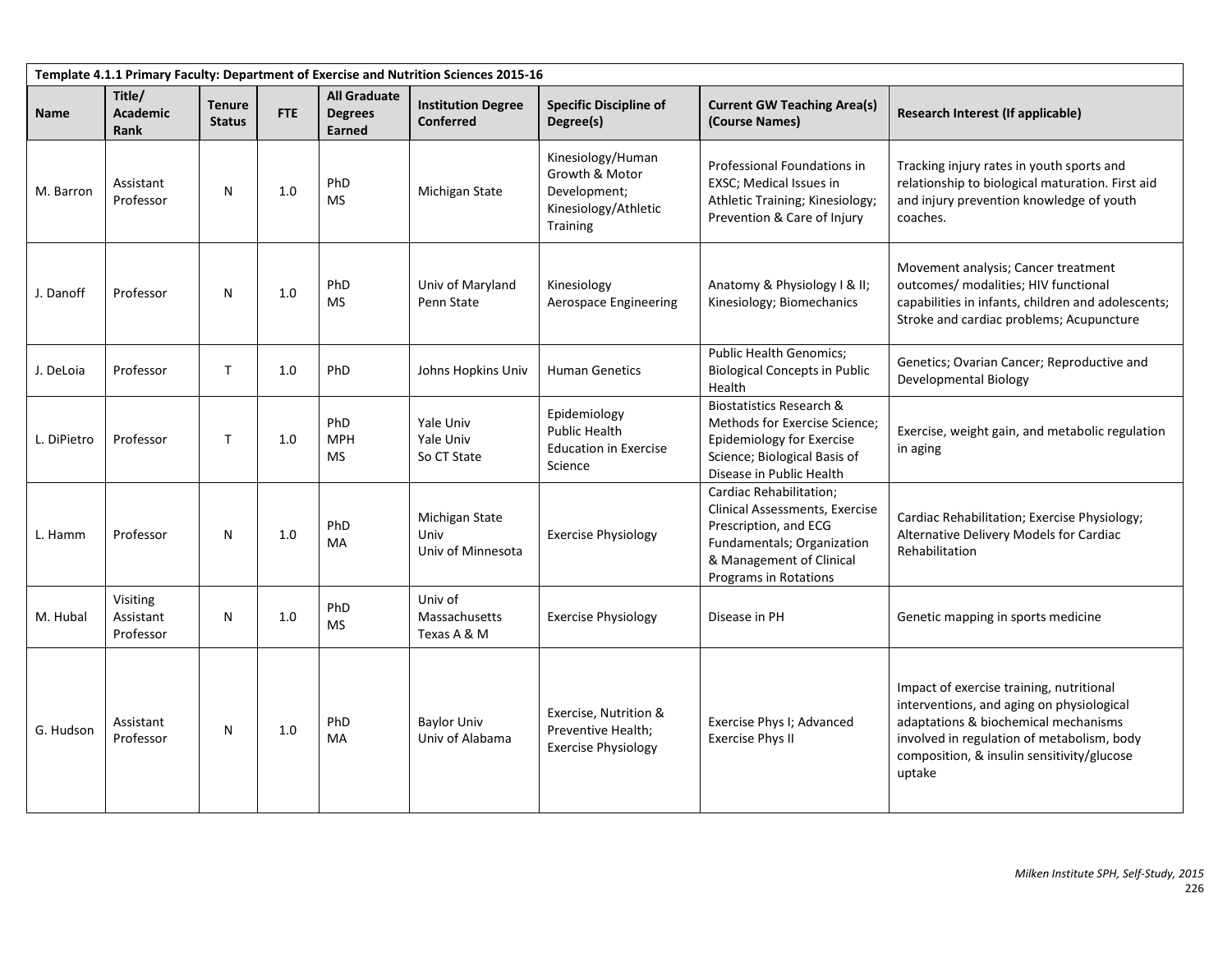| Template 4.1.1 Primary Faculty: Department of Exercise and Nutrition Sciences 2015-16 (continued) |                                          |                                |            |                                                 |                                                                |                                                                     |                                                                                                                                                                                                                    |                                                                                                                                                                                                                                                                                       |  |  |
|---------------------------------------------------------------------------------------------------|------------------------------------------|--------------------------------|------------|-------------------------------------------------|----------------------------------------------------------------|---------------------------------------------------------------------|--------------------------------------------------------------------------------------------------------------------------------------------------------------------------------------------------------------------|---------------------------------------------------------------------------------------------------------------------------------------------------------------------------------------------------------------------------------------------------------------------------------------|--|--|
| Name                                                                                              | Title/<br><b>Academic</b><br><b>Rank</b> | <b>Tenure</b><br><b>Status</b> | <b>FTE</b> | <b>All Graduate</b><br><b>Degrees</b><br>Earned | <b>Institution Degree</b><br><b>Conferred</b>                  | <b>Specific Discipline of</b><br>Degree(s)                          | <b>Current GW Teaching</b><br>Area(s) (Course Names)                                                                                                                                                               | Research Interest (If applicable)                                                                                                                                                                                                                                                     |  |  |
| A. Meni                                                                                           | Visiting<br>Professor                    | N                              | 1.0        | PhD                                             | <b>Emory Univ</b>                                              | <b>Nutritional &amp; Health</b><br><b>Sciences</b>                  | Nutritional Sciences   & II:<br><b>Basic Nutrition; Adv</b><br><b>Concepts in Nutritional</b><br>Science                                                                                                           | Metabolic effect of artificial sweeteners; Taste<br>preferences and intestinal microbiome<br>developments; Psychosocial interventions for<br>treating obesity-related conditions for<br>children                                                                                      |  |  |
| T. Miller                                                                                         | Associate<br>Professor                   | N                              | 1.0        | <b>PhD</b>                                      | Texas A&M                                                      | <b>Exercise Physiology</b>                                          | Current Topics in Strength &<br>Conditioning; Science &<br>Theory of Resistance<br>Training; Advanced Exercise<br>Phys I; An/aerobic Exercise<br><b>Testing &amp; Prescription</b>                                 | Physiological adaptation of skeletal muscle in<br>response to exercise and disuse; Physiological<br>responses to exercise training in elite athletes;<br>Factors affecting health club usage in<br>American public; Emerging role of interactive<br>video gaming on physical activity |  |  |
| K. Robien                                                                                         | Associate<br>Professor                   | T                              | 1.0        | PhD<br><b>MS</b>                                | Univ of Washington<br>Massachusetts<br><b>General Hospital</b> | <b>Nutritional Sciences</b><br><b>Dietetics</b>                     | Public Health Nutrition and<br>Leadership; Food and Water<br>Systems in Public Health; US<br>Food Policy and Politics;<br>Systematic Review of<br>Literature for Public Health:<br>Chronic Disease<br>Epidemiology | Nutrition in chronic disease prevention; Food<br>access in underserved communities;<br>Environmental nutrition and sustainable food<br>systems; Exposure to food-borne chemicals<br>may contribute to risk of obesity and chronic<br>diseases                                         |  |  |
| S.<br>Talegawkar                                                                                  | Associate<br>Professor                   | <b>TR</b>                      | 1.0        | PhD<br>MHSc                                     | <b>Tufts Univ</b><br>Univ of Mumbai                            | <b>Human Nutrition</b><br>Food Science & Nutrition                  | <b>Nutrition &amp; Chronic Disease:</b><br>Nutrition & Aging                                                                                                                                                       | Nutrition epidemiology; Nutitional exposures<br>and health disparities; Dietary determinants in<br>elderly.                                                                                                                                                                           |  |  |
| A.Visek                                                                                           | Assistant<br>Professor                   | T                              | 1.0        | PhD<br><b>MS</b><br>MA                          | West Virginia Univ                                             | Sports & Exercise<br>Psychology;<br>Sports Psychology<br>Counseling | <b>Exercise and Sport</b><br>Psychology; Psychology of<br>Injury & Rehabilitation;<br>Exercise & Health<br>Psychology                                                                                              | Evidence-based approaches to youth sport<br>sustainability; Early positive physical activity<br>movement experiences; Physical literacy<br>among children; Public health practice of the<br>fun integration theory in youth sports;<br>Aggression in sports                           |  |  |
| В.<br>Westerman                                                                                   | Associate<br>Professor                   | N                              | 1.0        | MeD<br>EdD                                      | Univ of Virginia<br>George Washington<br>Univ                  | Sports Medicine/Athletic<br><b>Training</b><br>Higher Ed            | Prevention and Care of<br>Sports Injury; Injury<br>Assessment; Professional<br>Foundations of Exercise<br>Science; Exercise Science<br>Field Experience                                                            | Burnout, stress management & coping<br>interventions among athletic training<br>professionals; Value of athletic trainers in<br>ambulatory health care settings.                                                                                                                      |  |  |

● Included here are all Primary faculty to include regular full-time, regular part-time, Research and Visiting faculty appointments. Some of these faculty have no teaching/administrative salary support; however, they support educational activities

by guest lecturing, mentoring student research, etc..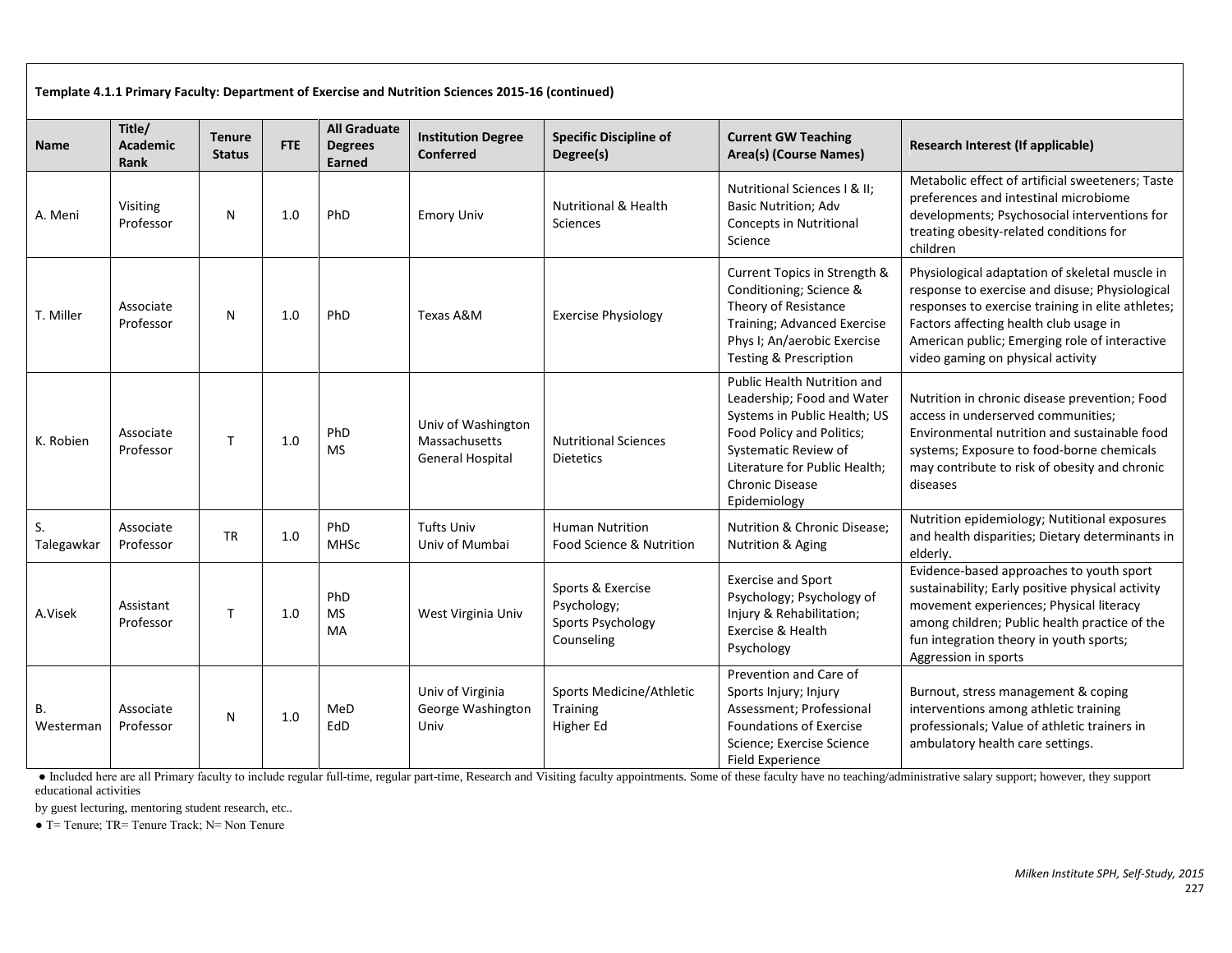| Template 4.1.1 Primary Faculty: Department of Global Health 2015-16 |                                   |                                |            |                                             |                                                                   |                                                                                                |                                                                                                                                                                                 |                                                                                                                                                                                                    |  |  |  |
|---------------------------------------------------------------------|-----------------------------------|--------------------------------|------------|---------------------------------------------|-------------------------------------------------------------------|------------------------------------------------------------------------------------------------|---------------------------------------------------------------------------------------------------------------------------------------------------------------------------------|----------------------------------------------------------------------------------------------------------------------------------------------------------------------------------------------------|--|--|--|
| <b>Name</b>                                                         | Title/<br><b>Academic</b><br>Rank | <b>Tenure</b><br><b>Status</b> | <b>FTE</b> | All<br>Graduate<br><b>Degrees</b><br>Earned | <b>Institution</b><br><b>Degree</b><br><b>Conferred</b>           | <b>Specific Discipline of</b><br>Degree(s)                                                     | <b>Current GW Teaching Area(s)</b><br>(Course Names)                                                                                                                            | Research Interest (If applicable)                                                                                                                                                                  |  |  |  |
| S. Baird                                                            | Associate<br>Professor            | $\mathsf{T}$                   | 1.0        | PhD<br><b>MS</b>                            | Univ California<br><b>Berkeley</b><br>Univ California<br>Berkeley | Agricultural and<br>resource economics                                                         | <b>Global Health Economics and</b><br>Finance, Doctoral Research<br>Methods                                                                                                     | Development Economics, Health Economics,<br>Program Design and Impact Evaluation; Applied<br>Microeconomics                                                                                        |  |  |  |
| U. Colon-<br>Ramos                                                  | Assistant<br>Professor            | <b>TR</b>                      | 1.0        | ScD<br><b>MPA</b>                           | <b>Harvard Univ</b><br><b>Cornell Univ</b>                        | <b>Public Health Nutrition</b><br><b>Nutritional Sciences</b>                                  | GH Qualitative Methods in GH;<br>International Food & Nutrition<br>Policies & Programs; GH<br><b>Nutrition Problems</b>                                                         | Nutrition Policy; Environment and Programs,<br>Cardiovascular Disease, Diet and Health<br><b>Disparities</b>                                                                                       |  |  |  |
| M. Ellsberg                                                         | Professor                         | N                              | 1.0        | PhD<br>MA                                   | Umea Univ<br>Yale Univ                                            | Epidemiology and<br><b>Public Health</b>                                                       | Guest Lecturer                                                                                                                                                                  | Women's health and empowerment, violence<br>against women and girls, gender<br>equity, research in conflict and humanitarian<br>settings, participatory action research, mixed<br>methods research |  |  |  |
| K. Gamble-<br>Payne                                                 | Adjunct                           | N                              | 0.5        | MA                                          | Stanford                                                          | Comparative literature                                                                         | Global Health Conventions and<br>Agreements; International<br>Health Org; Comparative<br>Regional Determinants of<br>Health                                                     | Adolescents' Mental Health; Women and Gender<br>Equality                                                                                                                                           |  |  |  |
| C. Garza                                                            | Visiting<br>Professor             | N                              | 0.0        | MD<br>PhD                                   | <b>Baylor Mass Inst</b><br>Technology                             | <b>Pediatrics and Nutrition</b>                                                                | None                                                                                                                                                                            | Child & fetal growth and development, child<br>nutrition                                                                                                                                           |  |  |  |
| C. Huang                                                            | Assistant<br>Professor            | <b>TR</b>                      | 1.0        | PhD<br>MA                                   | Univ of Penn<br><b>Bejing Univ</b>                                | Demography<br><b>Population Economics</b>                                                      | Cost-benefit Analysis in Public<br>Health; Global Health<br>Economics and Finance; Global<br>health Quantitative Research<br>Methods                                            | Demography; public nutrition & poverty; health<br>inequality; environmental health; tobacco control                                                                                                |  |  |  |
| Ε.<br>Migliaccio                                                    | Adjunct<br>Professor              | N                              | 0.5        | <b>DrPH</b><br><b>MPH</b>                   | Tulane<br>Univ of Hawaii                                          | Health Systems Mgt &<br>International Health:<br><b>Health Administration</b><br>& Gerontology | Global Health Program<br>Development and<br>Implementation; Global Health<br>Project Management and<br>Leadership; Leadership in<br><b>Public Health Practice and</b><br>Policy | Medicaid State Plans; Health Care Regulation                                                                                                                                                       |  |  |  |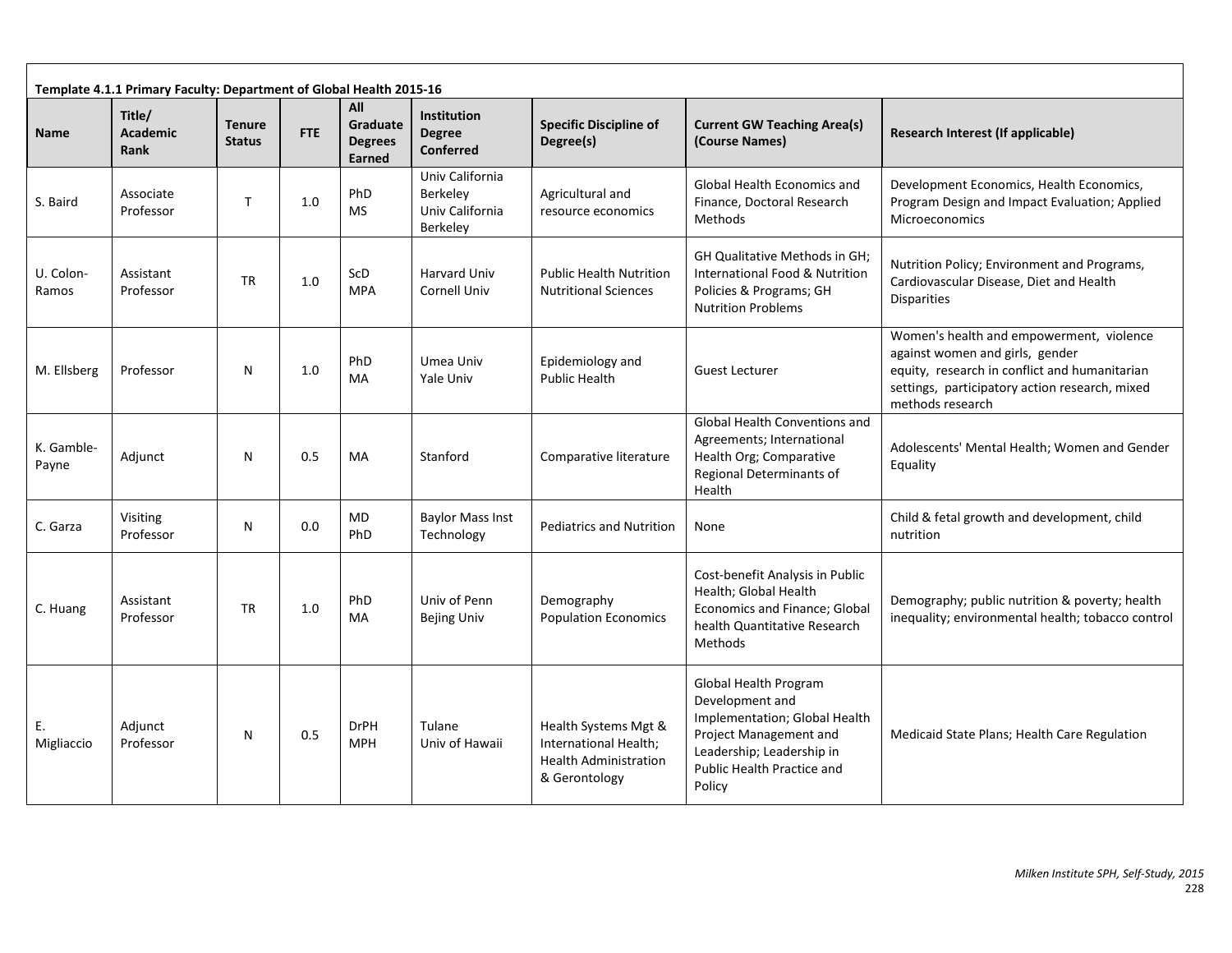| Template 4.1.1 Primary Faculty: Department of Global Health 2015-16 (continued) |                                   |                                |            |                                                    |                                                  |                                                     |                                                                                                                                                                                                                                                                                             |                                                                                                                                                                                                                                                   |  |  |  |
|---------------------------------------------------------------------------------|-----------------------------------|--------------------------------|------------|----------------------------------------------------|--------------------------------------------------|-----------------------------------------------------|---------------------------------------------------------------------------------------------------------------------------------------------------------------------------------------------------------------------------------------------------------------------------------------------|---------------------------------------------------------------------------------------------------------------------------------------------------------------------------------------------------------------------------------------------------|--|--|--|
| Name                                                                            | Title/<br><b>Academic</b><br>Rank | <b>Tenure</b><br><b>Status</b> | <b>FTE</b> | All<br>Graduate<br><b>Degrees</b><br><b>Earned</b> | Institution<br><b>Degree</b><br><b>Conferred</b> | <b>Specific Discipline of</b><br>Degree(s)          | <b>Current GW Teaching Area(s)</b><br>(Course Names)                                                                                                                                                                                                                                        | Research Interest (If applicable)                                                                                                                                                                                                                 |  |  |  |
| S. Mookherji                                                                    | Assistant<br>Professor            | <b>TR</b>                      | 1.0        | PhD<br><b>MHS</b>                                  | Johns Hopkins                                    | Int'l Health & Health<br>Economics                  | Program Evaluation, Nutrition<br>Evaluation, Case Study<br>Methods for GH Evaluation                                                                                                                                                                                                        | Evaluation methods for complex health<br>interventions; case-based evaluation<br>methodology; health systems performance;<br>tuberculosis control, urban health.                                                                                  |  |  |  |
| K. Ndiaye                                                                       | Assistant<br>Professor            | <b>TR</b>                      | 1.0        | PhD<br>MA                                          | Penn State<br>Univ of New<br>Mexico              | Communication<br><b>Health Communication</b>        | <b>GH Communication Strategies</b><br>& Skills; GH Data Collection;<br><b>GH Communication theories:</b><br>GH Essentials for success in<br><b>Global Health Communication</b>                                                                                                              | Health communication and culture; Behavior<br>change communication; Mhealth and<br>communication; Chronic disease prevention;<br>Culture and health prevention; Health<br>communication in Sub-Saharan; NCD Prevention<br>in Developing countries |  |  |  |
| A. Roess                                                                        | Assistant<br>Professor            | <b>TR</b>                      | 1.0        | PhD<br><b>MPH</b>                                  | Johns Hopkins<br>Rutgers                         | Int'l Health, Disease,<br>Prevention & Control/Epi  | <b>Emerging Zoonotic Diseases &amp;</b><br><b>Global Food Animal</b><br>Production; Advanced Topics<br>in Health Leadership,<br>International Settings;<br><b>Advanced Topics: Health</b><br>Research in the Global Arena;<br><b>Global Environmental and</b><br><b>Occupational Health</b> | Human/animal interface; emerging & zoonotic<br>diseases; effects of animal raising practices on<br>public health                                                                                                                                  |  |  |  |
| J. Sandberg                                                                     | Associate<br>Professor            | $\mathsf{T}$                   | 1.0        | PhD<br>MA                                          | Univ of<br>Michigan                              | Sociology/Population<br><b>Studies</b><br>Sociology | Population and Development,<br><b>Global Health Quantitative</b><br>Research Methods, Advanced<br>Topics in Health and Research<br>in the Global Arena (doctoral<br>program), Doctoral Research<br>Methods                                                                                  | Demography, Population Health, Social Network<br>Methodology, Social Networks and Health,<br>Maternal and Child Health, Cognitive<br>Development, Mental Health                                                                                   |  |  |  |
| C. Santos-<br>Burgoa                                                            | Professor                         | TR                             | 1.0        | MD<br>PhD                                          | Univ of Mexico<br>Johns Hopkins<br>Univ          | Medicine<br>Epidemiology                            | Determinants of Health; Non-<br>Communicable Diseases                                                                                                                                                                                                                                       | Air pollution; Health Impact Assessments                                                                                                                                                                                                          |  |  |  |
| L. Simonsen                                                                     | Research<br>Professor             | N                              | 0.3        | PhD                                                | Univ of Mass                                     | <b>Population Genetics</b>                          | GH Programs & Approaches<br>to Control of Infectious<br><b>Diseases</b>                                                                                                                                                                                                                     | SARS Pandemic; Influenza Genomic Sequencing;<br><b>Malaria Interventions</b>                                                                                                                                                                      |  |  |  |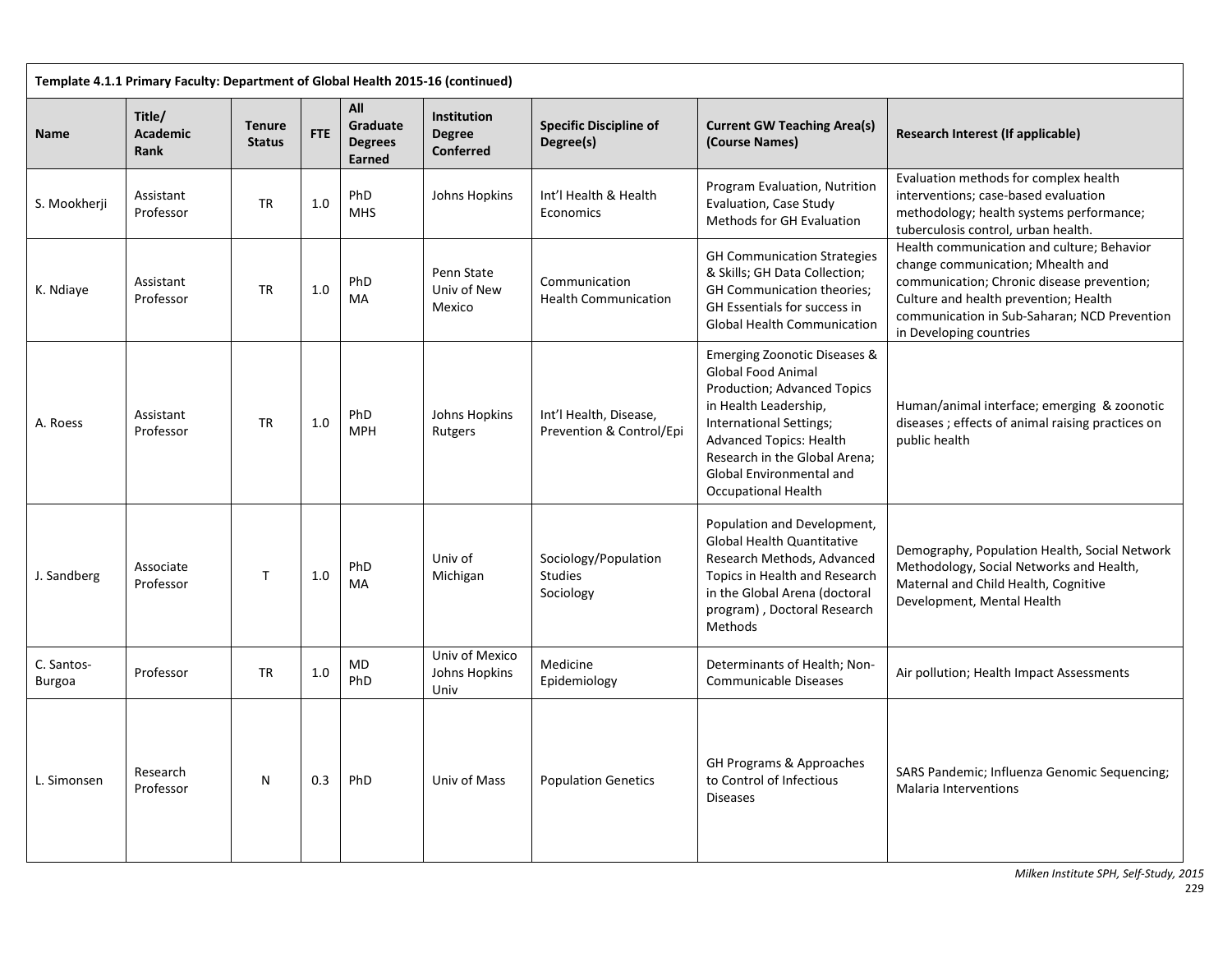| Template 4.1.1 Primary Faculty: Department of Global Health 2015-16 (continued) |                            |                                |            |                                             |                                                                      |                                                                                                                          |                                                                                                                         |                                                                                                                                                                    |  |  |
|---------------------------------------------------------------------------------|----------------------------|--------------------------------|------------|---------------------------------------------|----------------------------------------------------------------------|--------------------------------------------------------------------------------------------------------------------------|-------------------------------------------------------------------------------------------------------------------------|--------------------------------------------------------------------------------------------------------------------------------------------------------------------|--|--|
| <b>Name</b>                                                                     | Title/<br>Academic<br>Rank | <b>Tenure</b><br><b>Status</b> | <b>FTE</b> | All<br>Graduate<br><b>Degrees</b><br>Earned | <b>Institution</b><br><b>Degree</b><br>Conferred                     | <b>Specific Discipline of</b><br>Degree(s)                                                                               | <b>Current GW Teaching Area(s)</b><br>(Course Names)                                                                    | Research Interest (If applicable)                                                                                                                                  |  |  |
| J. Tielsch                                                                      | Professor                  |                                | 1.0        | PhD<br><b>MHSc</b>                          | Johns Hopkins<br>Univ<br>Johns Hopkins<br>Univ                       | Epidemiology<br>Epidemiology                                                                                             | Frameworks in Global Health:<br>Advanced Topics in Health<br>Leadership, International<br>Settings; Global Child Health | Interventions to improve maternal and child<br>health and survival in low income countries, and<br>blindness prevention in both the US and the<br>developing world |  |  |
| E. Uretsky                                                                      | Assistant<br>Professor     | <b>TR</b>                      | 1.0        | PhD<br>MA<br>MA                             | Columbia Univ<br><b>Harvard Univ</b><br>George<br>Washington<br>Univ | Sociomedical<br>sciences/Medical<br>Anthropology;<br>East Asian<br>Lang/Civilizations;<br><b>International Relations</b> | GH Study Design; Ethical &<br>Cultural Issues in GH;<br><b>Qualitative Research Methods</b>                             | Intersection of culture, health, masculinity, male<br>sexuality, and governance in China. HIV/AIDS,<br>chronic disease.                                            |  |  |
| P. Vigilance                                                                    | Associate<br>Professor     | N                              | 1.0        | <b>MD</b><br><b>MPH</b>                     | Johns Hopkins<br>Univ                                                | Medicine<br>Health Policy &<br>Management                                                                                | PH Leadership Seminar                                                                                                   | HIV outreach and education                                                                                                                                         |  |  |
| R. Waldman                                                                      | Professor                  | N                              | 1.0        | <b>MD</b><br><b>MPH</b>                     | Univ of Geneva<br>Johns Hopkins<br>Univ                              | Medicine and Public<br>Health                                                                                            | GH & Development;<br><b>Humanitarian Operations</b>                                                                     | Emergency response policy, child and neonatal<br>health in emergencies                                                                                             |  |  |

● Included here are all Primary faculty to include regular full-time, regular part-time, Research and Visiting faculty appointments. Some of these faculty have no teaching/administrative salary support; however, they support educational activities by guest lecturing, mentoring student research, etc..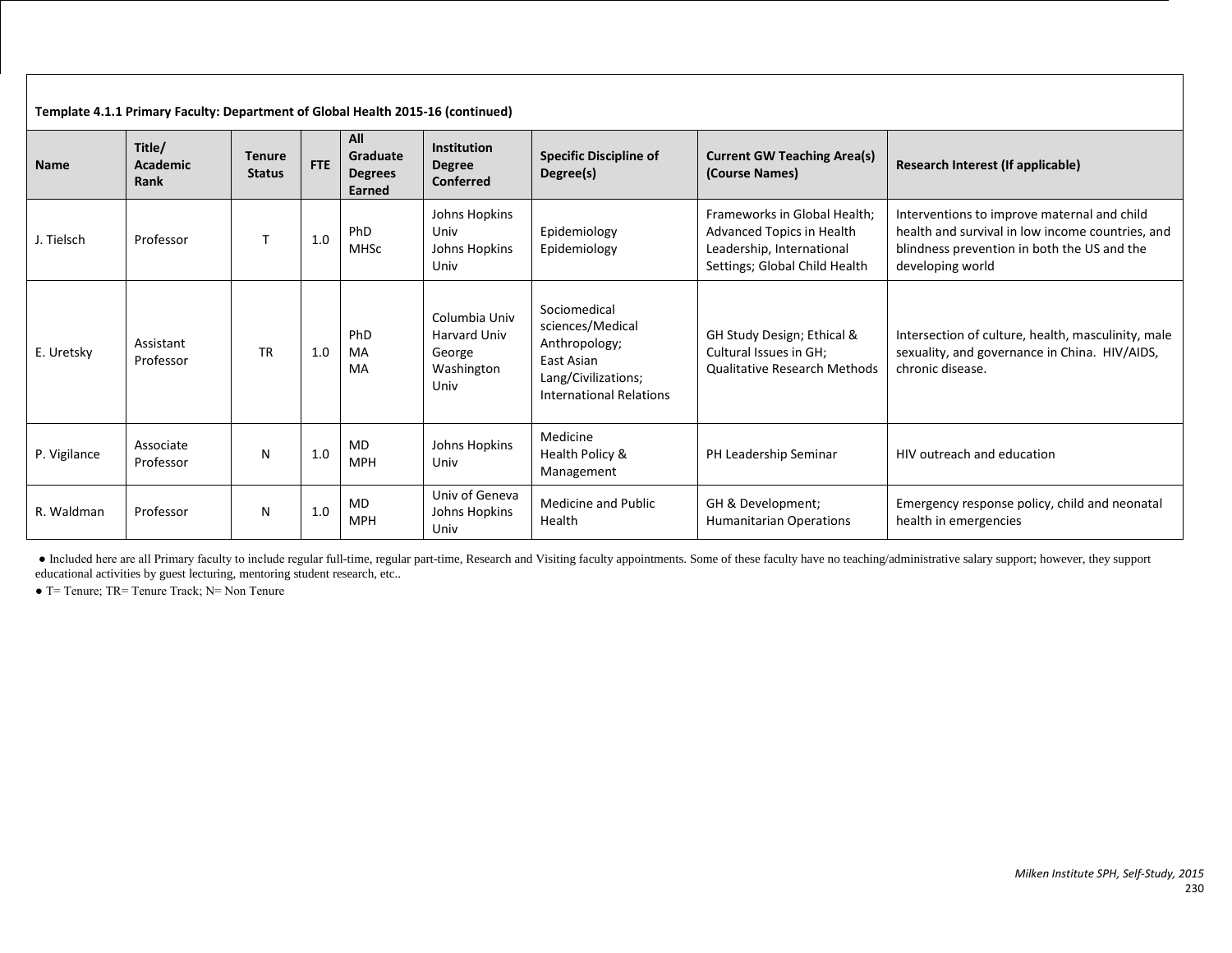| Template 4.1.1: Primary faculty: Department of Health Policy & Management 2015-16 |                                    |                                |     |                                             |                                                                              |                                                                |                                                                                                                           |                                                                                                                                                                                                                                                                                                       |  |  |  |
|-----------------------------------------------------------------------------------|------------------------------------|--------------------------------|-----|---------------------------------------------|------------------------------------------------------------------------------|----------------------------------------------------------------|---------------------------------------------------------------------------------------------------------------------------|-------------------------------------------------------------------------------------------------------------------------------------------------------------------------------------------------------------------------------------------------------------------------------------------------------|--|--|--|
| <b>Name</b>                                                                       | Title/<br><b>Academic</b><br>Rank  | <b>Tenure</b><br><b>Status</b> | FTE | All<br>Graduate<br><b>Degrees</b><br>Earned | <b>Institution</b><br><b>Degree</b><br><b>Conferred</b>                      | <b>Specific Discipline of</b><br>Degree(s)                     | <b>Current GW Teaching Area(s)</b><br>(Course Names)                                                                      | Research Interest (If applicable)                                                                                                                                                                                                                                                                     |  |  |  |
| D. Anderson                                                                       | Visiting<br>Assistant<br>Professor | N                              | 1.0 | PhD<br>MHA                                  | George Mason<br>Univ<br>Duke Univ                                            | <b>Public Policy</b><br><b>Health Administration</b>           | Intro to US health service<br>Delivery; Intro to<br>Management & Economics in<br><b>Health Care</b>                       | Accountable Care Org Dev; Physician Group<br>Practice                                                                                                                                                                                                                                                 |  |  |  |
| R. Burke                                                                          | Professor                          | N                              | 1.0 | PhD<br>MA                                   | Univ of Florida<br><b>Boston College</b>                                     | <b>Medical Sociology</b><br>Sociology                          | <b>Managing skilled Nursing</b><br>Facility; Aging & disability<br>needs & services; Intro to<br><b>Health Management</b> | Nursing shortages in nursing homes; Statistical<br>health care modeling; Health care workforce<br>issues                                                                                                                                                                                              |  |  |  |
| T. Burke                                                                          | Associate<br>Professor             | N                              | 1.0 | LLM<br>JD                                   | George<br><b>Washington Univ</b><br>American Univ                            | <b>Health Law</b><br>Law                                       | Health Services and the Law;<br>Public Health Law; and<br><b>Management and Policy</b><br>Approaches to Public Health     | Legal issues related to Patient Protection &<br>Affordable Care Act; Implementation of state-<br>based health insurance exchanges; Legal<br>barriers associated with creation & use of health<br>information technology; Application of law to<br>health care payment reform & quality<br>improvement |  |  |  |
| Cartwright-<br>Smith                                                              | Associate<br>Research<br>Professor | N                              | 1.0 | JD<br><b>MPH</b>                            | Georgetown Univ<br>George<br>Washington Univ                                 | Law<br><b>Health Policy</b>                                    | <b>Fundamentals for Health</b><br>Policy; Management and<br>Policy Approaches to Public<br>Health                         | Legal barriers to health system reform, Delivery<br>system reform; Use and exchange of health<br>information                                                                                                                                                                                          |  |  |  |
| A. Dor                                                                            | Professor                          | $\mathsf{T}$                   | 1.0 | PhD                                         | City Univ of New<br>York                                                     | Economics                                                      | Adv Health Econ Research;<br>Health Economics & Finance                                                                   | Medical pricing; Cost-sharing in pharmaceutical<br>insurance & spillover effects; Role of<br>management contracts in locally competitive<br>positions of American hospitals; Health<br>economics                                                                                                      |  |  |  |
| J. Fischer                                                                        | Associate<br>Research<br>Professor | N                              | 1.0 | PhD                                         | Vanderbilt Univ                                                              | Microbiology &<br>Immunology                                   | Public Health Biology; Global<br><b>Health Diplomacy</b>                                                                  | PH preparedness & Response; Infectious<br>Disease Surveillance; Lab System strengthening;<br><b>Global Health Security</b>                                                                                                                                                                            |  |  |  |
| S. Frehywot                                                                       | Assistant<br>Research<br>Professor | N                              | 1.0 | MD<br><b>MHSA</b>                           | Lady Hardinger<br><b>Medical College</b><br>George<br><b>Washington Univ</b> | <b>Health Policy Analysis</b><br><b>Health Policy Analysis</b> | <b>Comparative Health Systems</b><br>&Policy                                                                              | Health human resources & health systems<br>development in developing countries                                                                                                                                                                                                                        |  |  |  |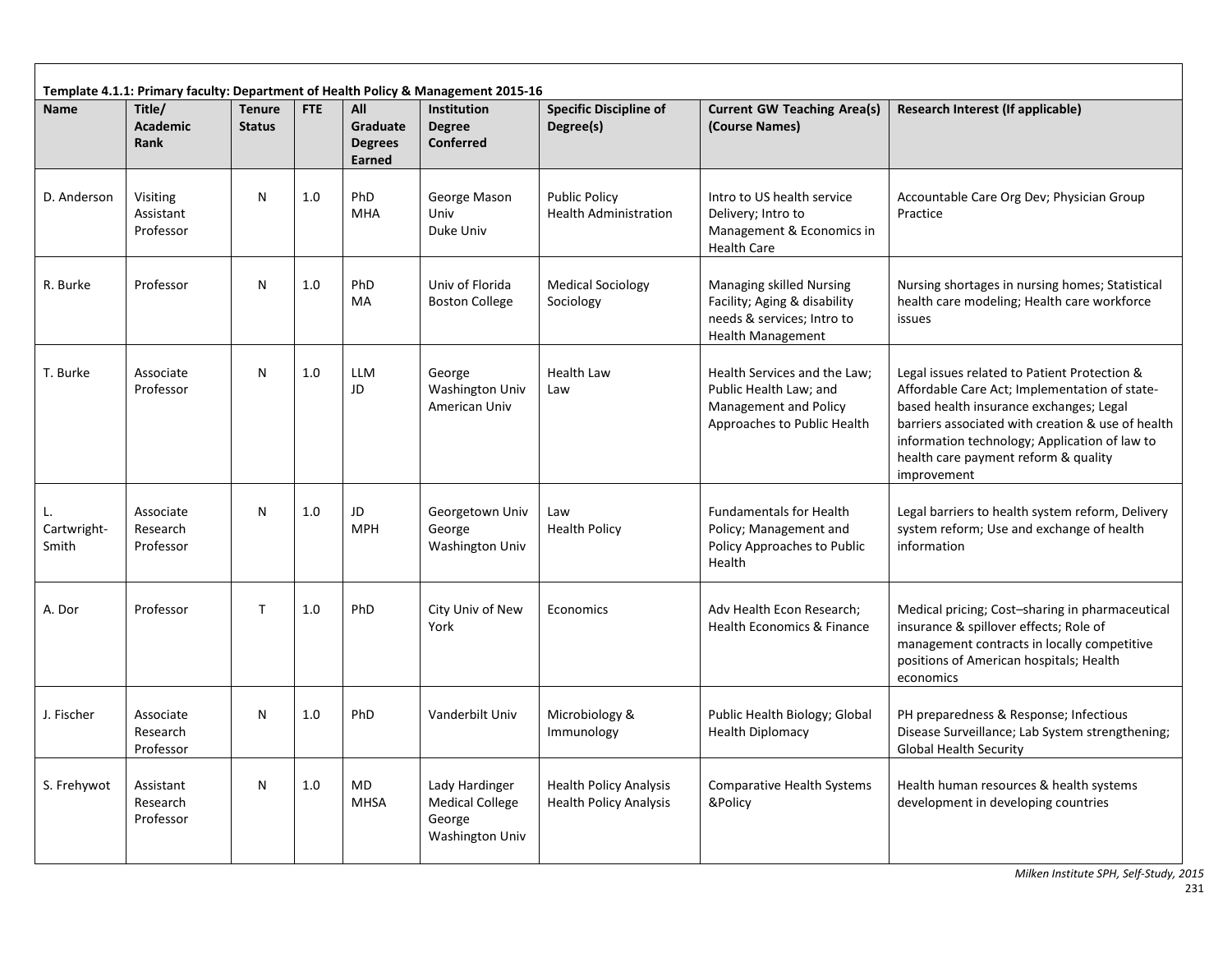|              | Template 4.1.1: Primary faculty: Department of Health Policy & Management 2015-16 (continued) |                                |      |                                          |                                                                                              |                                                                                                             |                                                                                                                                                                 |                                                                                                                                                       |  |  |  |  |
|--------------|-----------------------------------------------------------------------------------------------|--------------------------------|------|------------------------------------------|----------------------------------------------------------------------------------------------|-------------------------------------------------------------------------------------------------------------|-----------------------------------------------------------------------------------------------------------------------------------------------------------------|-------------------------------------------------------------------------------------------------------------------------------------------------------|--|--|--|--|
| <b>Name</b>  | Title/<br><b>Academic</b><br>Rank                                                             | <b>Tenure</b><br><b>Status</b> | FTE  | All Graduate<br><b>Degrees</b><br>Earned | <b>Institution</b><br><b>Degree</b><br><b>Conferred</b>                                      | <b>Specific Discipline of</b><br>Degree(s)                                                                  | <b>Current GW Teaching Area(s)</b><br>(Course Names)                                                                                                            | Research Interest (If applicable)                                                                                                                     |  |  |  |  |
| L. Friedman  | Professor                                                                                     | $\mathsf{T}$                   | 1.0  | PhD<br><b>MPA</b><br><b>MPH</b>          | Univ of Southern<br>California<br>Univ of Southern<br>California<br>California State<br>Univ | Public Admin<br>Public Admin<br>Community<br><b>Health Education</b>                                        | <b>Health Services Marketing</b><br>and Planning, Human<br>Resource Management and<br><b>Organization Behavior;</b><br>Management of Acute Care<br>Hospital     | Health care management centers & strategic<br>management; Organizational theory & behavior;<br>Decision making in complex & uncertain<br>environments |  |  |  |  |
| D. Goldberg  | Assistant<br>Research<br>Professor                                                            | N                              | 0.24 | PhD<br><b>MHA</b><br><b>MBA</b>          | Virginia<br>Commonwealth<br>Univ<br>Xavier Univ<br>Xavier Univ                               | <b>Health Related Sciences</b><br>& Health<br>Administration                                                | Primary Health Care Policy;<br>Qualitative Research<br>Methods;                                                                                                 | Teaching Health Center Evaluation; Community<br><b>Health Policy</b>                                                                                  |  |  |  |  |
| M. Goldstein | Associate<br>Professor                                                                        | N                              | 1.0  | JD                                       | Yale Univ                                                                                    | Law                                                                                                         | PH & the Law; Law, Medicine,<br>& Ethics; Bioethics;<br>Management & Policy<br>Approaches to PH                                                                 | Legal & policy aspects of health information<br>technology, privacy & security                                                                        |  |  |  |  |
| R. Graham    | Research<br>Professor                                                                         | N                              | 0.51 | <b>MD</b>                                | Univ of Kansas                                                                               | Medicine                                                                                                    | N/A                                                                                                                                                             | Quality improvement and primary care                                                                                                                  |  |  |  |  |
| L. Helmchen  | Associate<br>Professor                                                                        | <b>TR</b>                      | 1.0  | MA, PhD                                  | MA - Humboldt<br>Univ, Berlin; PhD<br>- Univ. of<br>Chicago                                  | Economics                                                                                                   | Health Economics & Financing                                                                                                                                    | How financial incentives, payment mechanisms<br>and organizational structures affect health care<br>delivery                                          |  |  |  |  |
| J. Hidalgo   | Research<br>Professor                                                                         | N                              | .87  | <b>MSW</b><br><b>MPH</b><br>SCD          | Princeton Univ<br>Yale Univ<br><b>Princeton Univ</b>                                         | Social Work<br>Health Planning and<br>Policy<br><b>Operation Research</b><br>and Health Service<br>Research | Statistics in Health Policy;<br>Health Services Research and<br>Health Policy Research and<br>Health Systems Change;<br>Leadership in Public Health<br>Practice | Organizing and financing HIV care at state and<br>federal levels; Maryland AIDS care planning                                                         |  |  |  |  |
| K. Horton    | Research<br>Professor                                                                         | N                              | 1.0  | JD<br><b>MPH</b>                         | College of<br>William & Mary<br>Yale Univ                                                    | Law<br>Epidemiology                                                                                         | Federal Policy Making &<br>Advocacy                                                                                                                             | Medicare/Medicaid; Welfare, social security;<br>Age & disability assistance; Health reform                                                            |  |  |  |  |
| R. Katz      | Associate<br>Professor                                                                        | $\mathsf{T}$                   | 1.0  | PhD<br><b>MPH</b><br>MA                  | Princeton Univ<br>Yale Univ<br>Princeton Univ                                                | <b>Public Affairs</b><br><b>International Health</b><br><b>Public Affairs</b>                               | Homeland Security & PH<br>Policy; Advanced Health<br>Policy Analysis; UG Senior<br>Seminar                                                                      | Implementation of International Health<br>Regulations; Foodborne illness surveillance &<br>response; Biosecurity/biosafety                            |  |  |  |  |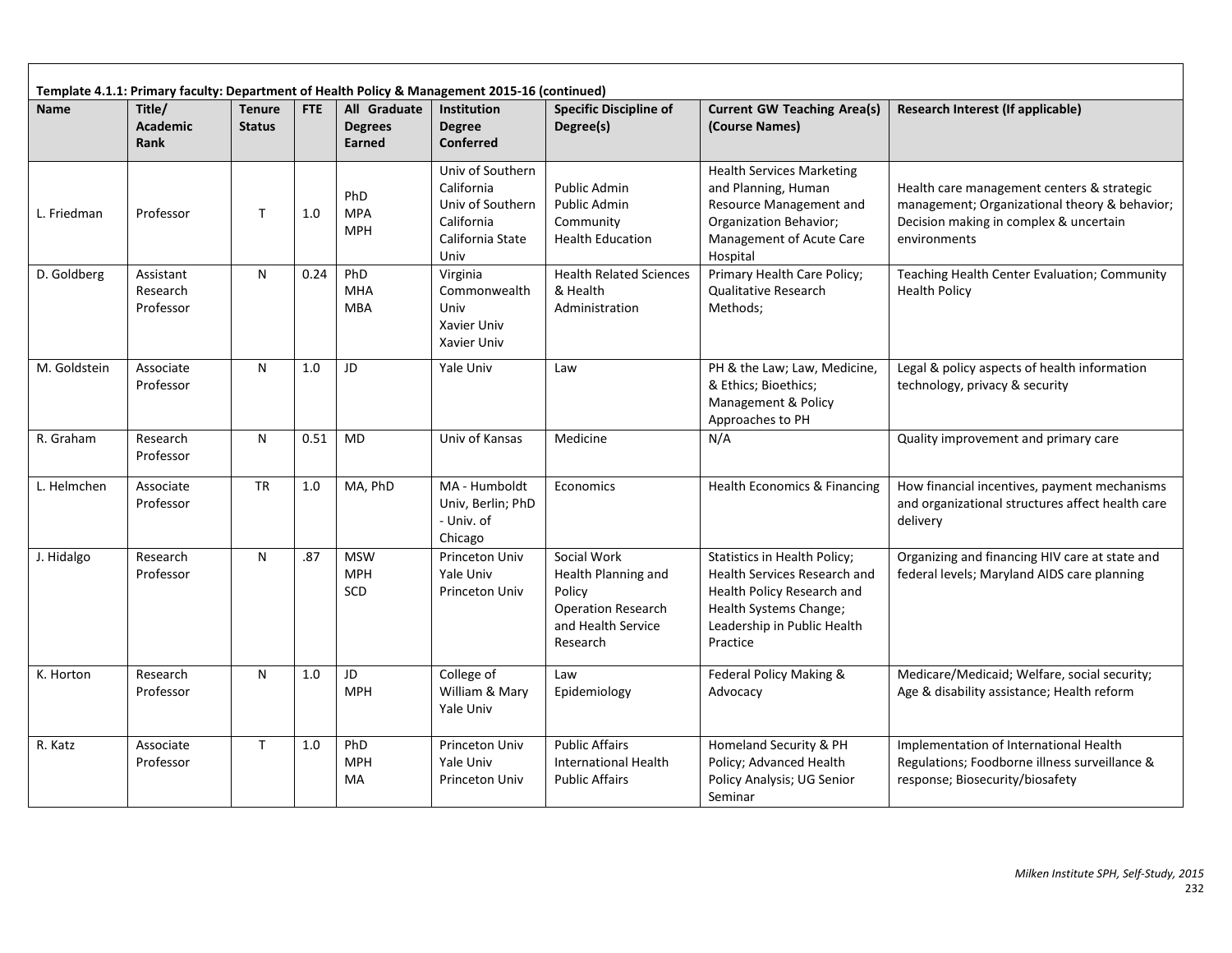|                 |                                    |                                |     |                                             | Template 4.1.1: Primary faculty: Department of Health Policy & Management 2015-16 (continued)  |                                                                             |                                                                                                                                                                                                                                                                            |                                                                                                                                                                                                                                |
|-----------------|------------------------------------|--------------------------------|-----|---------------------------------------------|------------------------------------------------------------------------------------------------|-----------------------------------------------------------------------------|----------------------------------------------------------------------------------------------------------------------------------------------------------------------------------------------------------------------------------------------------------------------------|--------------------------------------------------------------------------------------------------------------------------------------------------------------------------------------------------------------------------------|
| <b>Name</b>     | Title/<br><b>Academic</b><br>Rank  | <b>Tenure</b><br><b>Status</b> | FTE | All<br>Graduate<br><b>Degrees</b><br>Earned | <b>Institution</b><br><b>Degree</b><br><b>Conferred</b>                                        | <b>Specific Discipline of</b><br>Degree(s)                                  | <b>Current GW Teaching Area(s)</b><br>(Course Names)                                                                                                                                                                                                                       | Research Interest (If applicable)                                                                                                                                                                                              |
| L. Ku           | Professor                          | T                              | 1.0 | PhD<br><b>MPH</b><br><b>MS</b>              | <b>Boston Univ</b><br>Univ of<br>California,<br>Berkeley<br>Univ of<br>California,<br>Berkeley | <b>Health Policy</b><br><b>Public Health</b><br><b>Nutritional Sciences</b> | <b>Advanced Research Methods</b><br>in Public Policy; Research<br>Methods in Public Policy;<br>Doctoral Research Methods II:<br><b>Statistical Analysis; Capstone</b><br>Class                                                                                             | Health policy & PH focused on health care<br>access & insurance coverage for low-income &<br>vulnerable populations                                                                                                            |
| J. Levi         | Professor                          | N                              | 1.0 | PHD<br>MA                                   | George<br>Washington<br>Univ<br>Cornell Univ                                                   | <b>Business</b><br>Government                                               | Introduction to Health Policy<br>Analysis                                                                                                                                                                                                                                  | Public Health Systems, Health Reform & Public<br>Health, Obesity, HIV, Preparedness                                                                                                                                            |
| S. Li           | Assistant<br>Professor             | <b>TR</b>                      | 1.0 | PhD                                         | Lehigh<br>University                                                                           | Economics                                                                   | Health Economics & Financing                                                                                                                                                                                                                                               | Performance and structure of provider markets;<br>Supplier induced demand; Role of quality<br>information about hospitals, physicians, and<br>insurers in quality improvement;<br>Racial/geographic disparities in health care |
| Μ.<br>Malcarney | Assistant<br>Research<br>Professor | N                              | 1.0 | JD.<br><b>MPH</b>                           | George<br>Washington<br>Univ<br><b>Tufts Univ</b>                                              | Law<br>Health Policy &<br>Management                                        | Public Health & the Law<br>Federal Policymaking & Policy<br>Advocacy                                                                                                                                                                                                       | Medicaid, Health Reform, Community Health,<br>School Health, Asthma, analyzing regulatory and<br>legal barriers to guidelines-based healthcare;<br>Financing of new health system delivery models                              |
| A. Markus       | Associate<br>Professor             | $\mathsf{T}$                   | 1.0 | PhD<br><b>MHS</b><br>JD                     | George<br>Washington<br>Univ<br>Johns Hopkins<br>Univ<br>Univ of<br>Lausanne                   | <b>Public Policy</b><br><b>Health Policy</b><br>Swiss Law                   | <b>Fundamentals for Health</b><br>Policy; Public Health & Health<br>Care; Intro to Maternal &<br>Child Health Policy Analysis;<br>Adv Maternal & Child Health<br>Policy; Comparative Health<br>Care Systems & Health Policy;<br>Health Systems & Health<br>Policy Research | Childhood asthma, Children's Health Insurance<br>Program (CHIP); Medicaid, health reform, and<br>CHIP managed care policies at community<br>health centers                                                                     |
| L.<br>Masselink | Assistant<br>Professor             | <b>TR</b>                      | 1.0 | PhD                                         | Univ of North<br>Carolina                                                                      | Health Policy &<br>Management                                               | Quantitative Methods &<br>Epidemiology in Health<br>Services Management; Health<br>Care Policy Analysis                                                                                                                                                                    | Globalization of the healthcare workforce;<br>Health workforce migration; Role of health<br>workers in organizational change                                                                                                   |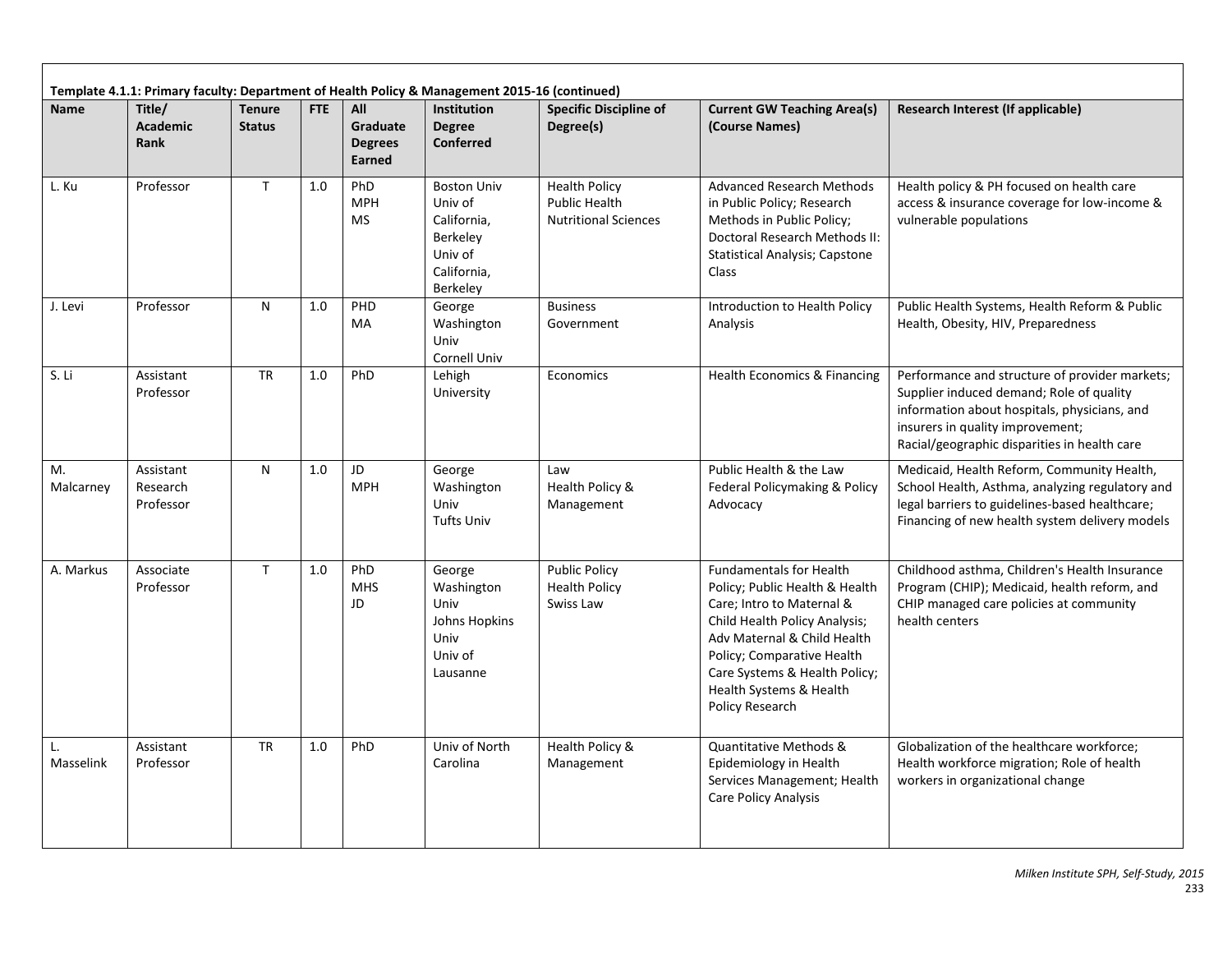|                  |                                    |                                |      |                                             | Template 4.1.1: Primary faculty: Department of Health Policy & Management 2015-16 (continued) |                                                 |                                                                                                                                                       |                                                                                                                                                                                                                                                                                                                                     |
|------------------|------------------------------------|--------------------------------|------|---------------------------------------------|-----------------------------------------------------------------------------------------------|-------------------------------------------------|-------------------------------------------------------------------------------------------------------------------------------------------------------|-------------------------------------------------------------------------------------------------------------------------------------------------------------------------------------------------------------------------------------------------------------------------------------------------------------------------------------|
| <b>Name</b>      | Title/<br><b>Academic</b><br>Rank  | <b>Tenure</b><br><b>Status</b> | FTE  | All<br>Graduate<br><b>Degrees</b><br>Earned | <b>Institution</b><br><b>Degree</b><br><b>Conferred</b>                                       | <b>Specific Discipline of</b><br>Degree(s)      | <b>Current GW Teaching Area(s)</b><br>(Course Names)                                                                                                  | <b>Research Interest (If applicable)</b>                                                                                                                                                                                                                                                                                            |
| М.<br>McCarthy   | Associate<br>Professor             | $\mathsf{T}$                   | 1.0  | ScD<br><b>MS</b>                            | Johns Hopkins<br>Univ<br>Univ of<br>Massachusetts                                             | <b>Health Services Research</b><br>Epidemiology | <b>Statistical Analysis in Health</b><br>Policy; Advanced Health<br>Policy Analysis; Theory &<br>Practice of Research in a<br><b>Clinical Setting</b> | Evaluation of quality of emergency care<br>provided in emergency departments; Identifying<br>patient, provider and system factors that<br>influence quality of emergency care provided;<br>Evaluating quality of care interventions in the ED<br>setting; Evaluating impact that emergency care<br>has on patient-oriented outcomes |
| K. Mead          | Assistant<br>Professor             | <b>TR</b>                      | 1.0  | PhD                                         | George<br>Washington<br>Univ                                                                  | <b>Public Policy</b>                            | Health Policy Research &<br>Design; Qualitative Research<br>Methods & Analysis                                                                        | Health policy & health services research; Racial<br>& ethnic disparities in access to health care;<br>Health care safety net & access to care for<br>underserved populations; Access to<br>reproductive health services; Organization and<br>delivery of cancer survivorship care.                                                  |
| F. Mullan        | Professor                          | N                              | 1.0  | <b>MD</b>                                   | Univ of Chicago                                                                               | Medicine                                        | Health Workforce Policy; The<br>Policy Narrative: Literature &<br>the Making of Health Policy                                                         | Medical Education Futures Study, Medical<br>Education Partnership Initiative, Teaching<br>Health Center Evaluation, GME Accountability<br><b>Studies</b>                                                                                                                                                                            |
| J. Phoenix       | Assistant<br>Research<br>Professor | N                              | 0.88 | <b>MD</b><br><b>MPH</b>                     | <b>Howard Univ</b><br>Johns Hopkins<br>Univ                                                   | Medicine<br><b>Public Health</b>                | Management & Policy in<br>Public Health; Health Reform;<br>Environmental and<br><b>Occupational Health</b>                                            | Asthma triggers for children; Lead poison<br>advocacy; Breast cancer and AIDS prevention<br>campaigns                                                                                                                                                                                                                               |
| P. Pittman       | Associate<br>Professor             | $\mathsf{T}$                   | 1.0  | PhD                                         | Univ of Buenos<br>Aires                                                                       | Medical Anthropology                            | <b>Advanced Health Policy</b><br>Analysis; Health Workforce<br>Policy                                                                                 | Migration of health workers and health<br>workforce reforms in the U.S.                                                                                                                                                                                                                                                             |
| W. Psek          | Assistant<br>Professor             | <b>TR</b>                      | 1.0  | MBChB,<br>MBA,<br>PhD                       | Univ of Pretoria<br>York Univ<br>Univ North<br>Carolina                                       | Medicine, Health Care<br>Administration         | Health care systems and<br>quality                                                                                                                    | Quality of care and strategic approaches to<br>health delivery transformation                                                                                                                                                                                                                                                       |
| M.<br>Regenstein | Professor                          | $\mathsf{N}$                   | 1.0  | PhD<br><b>MCP</b>                           | George<br>Washington<br>Univ<br>Massachusetts<br>Inst Tech                                    | Public Policy/Health<br><b>City Planning</b>    |                                                                                                                                                       | Quality and disparity issues in healthcare;<br>Healthcare safety net                                                                                                                                                                                                                                                                |
| S.<br>Rosenbaum  | Professor                          | $\mathsf{T}$                   | 1.0  | JD                                          | <b>Boston Univ</b>                                                                            | Law                                             | Federal Policymaking and<br>Policy Advocacy, Health Care<br>law                                                                                       | US health care system, health care law,<br>Medicaid; Health reform                                                                                                                                                                                                                                                                  |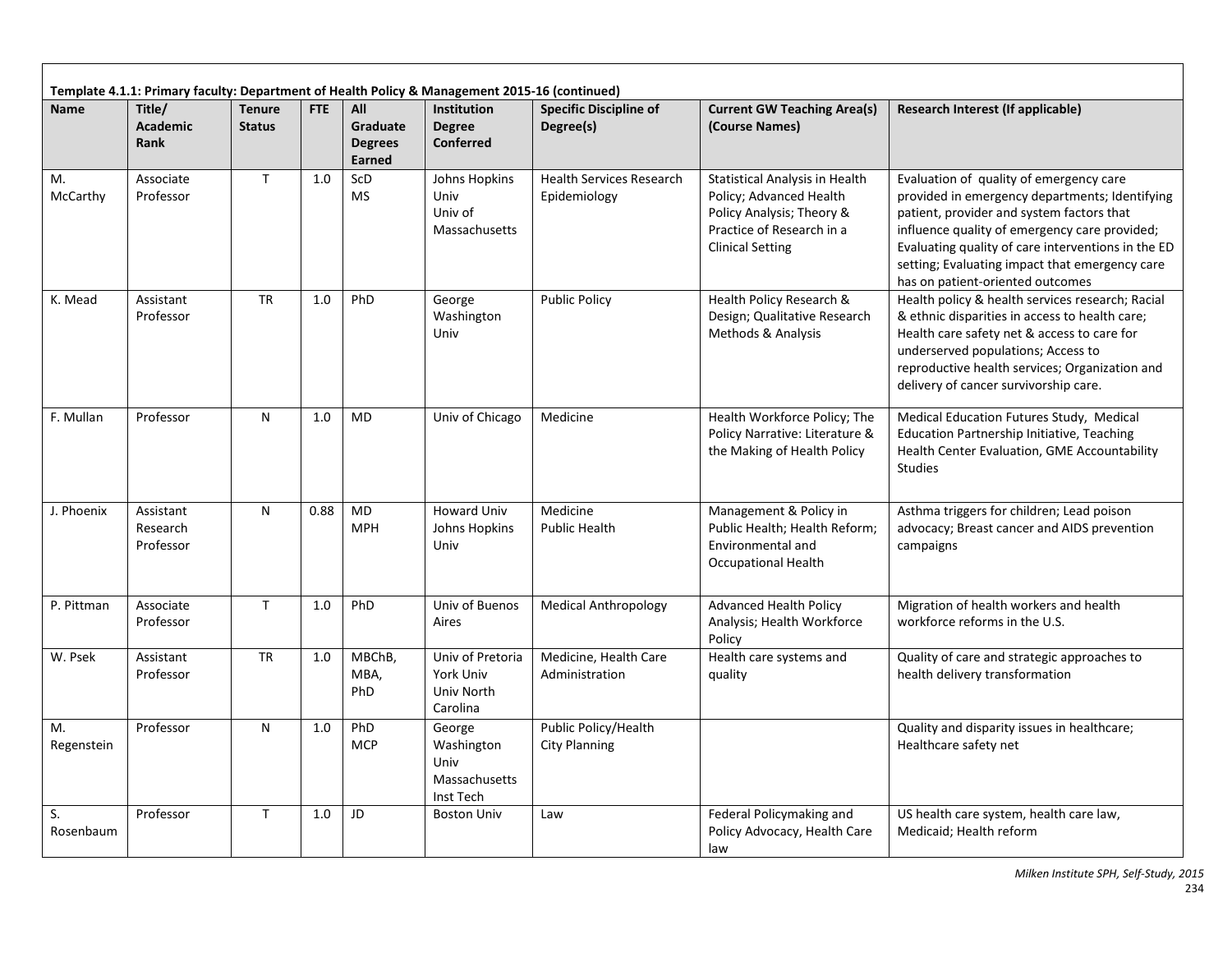|               | Template 4.1.1: Primary faculty: Department of Health Policy & Management 2015-16 (continued)                                                                                                                                         |           |                                                      |                                   |                                                   |                                                                   |                                                                                                                                                                                                                                                                             |                                                                                                                                                                                                                                                          |
|---------------|---------------------------------------------------------------------------------------------------------------------------------------------------------------------------------------------------------------------------------------|-----------|------------------------------------------------------|-----------------------------------|---------------------------------------------------|-------------------------------------------------------------------|-----------------------------------------------------------------------------------------------------------------------------------------------------------------------------------------------------------------------------------------------------------------------------|----------------------------------------------------------------------------------------------------------------------------------------------------------------------------------------------------------------------------------------------------------|
| <b>Name</b>   | <b>Title/Academic</b><br>FTE<br>All<br><b>Institution</b><br><b>Specific Discipline of</b><br><b>Tenure</b><br>Graduate<br><b>Rank</b><br><b>Status</b><br><b>Degree</b><br>Degree(s)<br><b>Conferred</b><br><b>Degrees</b><br>Earned |           | <b>Current GW Teaching Area(s)</b><br>(Course Names) | Research Interest (If applicable) |                                                   |                                                                   |                                                                                                                                                                                                                                                                             |                                                                                                                                                                                                                                                          |
| N. Seiler     | Associate<br>Research<br>Professor                                                                                                                                                                                                    | ${\sf N}$ | 1.0                                                  | JD                                | Yale Univ                                         | Law                                                               | Federal Policymaking and<br>Policy Advocacy, Public<br>Health & Law                                                                                                                                                                                                         | Implementation of Affordable Care Act with a<br>focus on the intersection of health reform and<br>public health                                                                                                                                          |
| P. Shin       | Associate<br>Professor                                                                                                                                                                                                                | <b>TR</b> | 1.0                                                  | PhD<br><b>MPH</b>                 | George<br>Washington<br>Univ                      | <b>Public Policy</b><br>Epidemiology                              | Welfare & Health Policy;<br><b>Research Methods Medically</b><br>Underserved; Management<br>Approaches to PH                                                                                                                                                                | Health care reform; Disparities; Managed care;<br>Community health centers; Health care safety<br>net; Quality improvement; Health economics<br>and delivery/financing of care in both public<br>and commercial sectors                                  |
| A. Stewart    | Associate<br>Professor                                                                                                                                                                                                                | <b>TR</b> | 1.0                                                  | JD                                | George<br>Washington<br>Univ                      | Law                                                               | Vaccine Policy; Management<br>and Policy Approaches to<br>Public Health (section<br>leader); Health Law for<br>Managers                                                                                                                                                     | Intersection of immunization law & policy; Legal<br>supporting PH goals related to vaccination; ADA                                                                                                                                                      |
| J. Teitelbaum | Associate<br>Professor; Vice<br>Chair Academic<br>Affairs                                                                                                                                                                             | T.        | 1.0                                                  | <b>LLM</b><br>JD                  | George<br>Washington<br>Univ<br>Marquette<br>Univ | <b>Health Law</b><br>Law                                          | Civil Rights Issues in Health<br>Care; Health Law<br>(undergraduate); Health<br>Services and Law                                                                                                                                                                            | Health care law, health care civil rights; Public<br>health law; Law & medicine/bioethics; Health<br>disparities; Law and social determinants                                                                                                            |
| J. Thorpe     | Associate<br>Professor                                                                                                                                                                                                                | N         | 1.0                                                  | JD                                | Vanderbilt Univ                                   | Law                                                               | Introduction to Policy<br>Analysis; Healthcare Quality<br>& Health Policy; Intro to<br><b>Healthcare Corporate</b><br>Compliance; Compliance with<br>Specific Laws & Regulations I<br>and II; Case Studies in Health<br>Care Corporate Compliance;<br>Health Law and Policy | Intersection of health care law & policy in<br>health care delivery systems & financing with<br>focus on Medicare/ Medicaid; HIT & privacy/<br>security of health information; Medical<br>innovation; Fraud & abuse & healthcare<br>corporate compliance |
| J. Volarich   | Visiting Instructor                                                                                                                                                                                                                   | N         | 1.0                                                  | <b>MHA</b><br><b>MBA</b>          | Univ of<br>Pittsburgh                             | <b>Health Services</b><br>Management and<br>Leadership<br>Finance | Healthcare Financial Theory;<br><b>Healthcare Finance</b><br>Applications; Adv Healthcare<br>Finance; Finance                                                                                                                                                               | Accuracy, efficiency and internal controls of<br>medical school; Business and strategic plan for<br>clinical patient care products                                                                                                                       |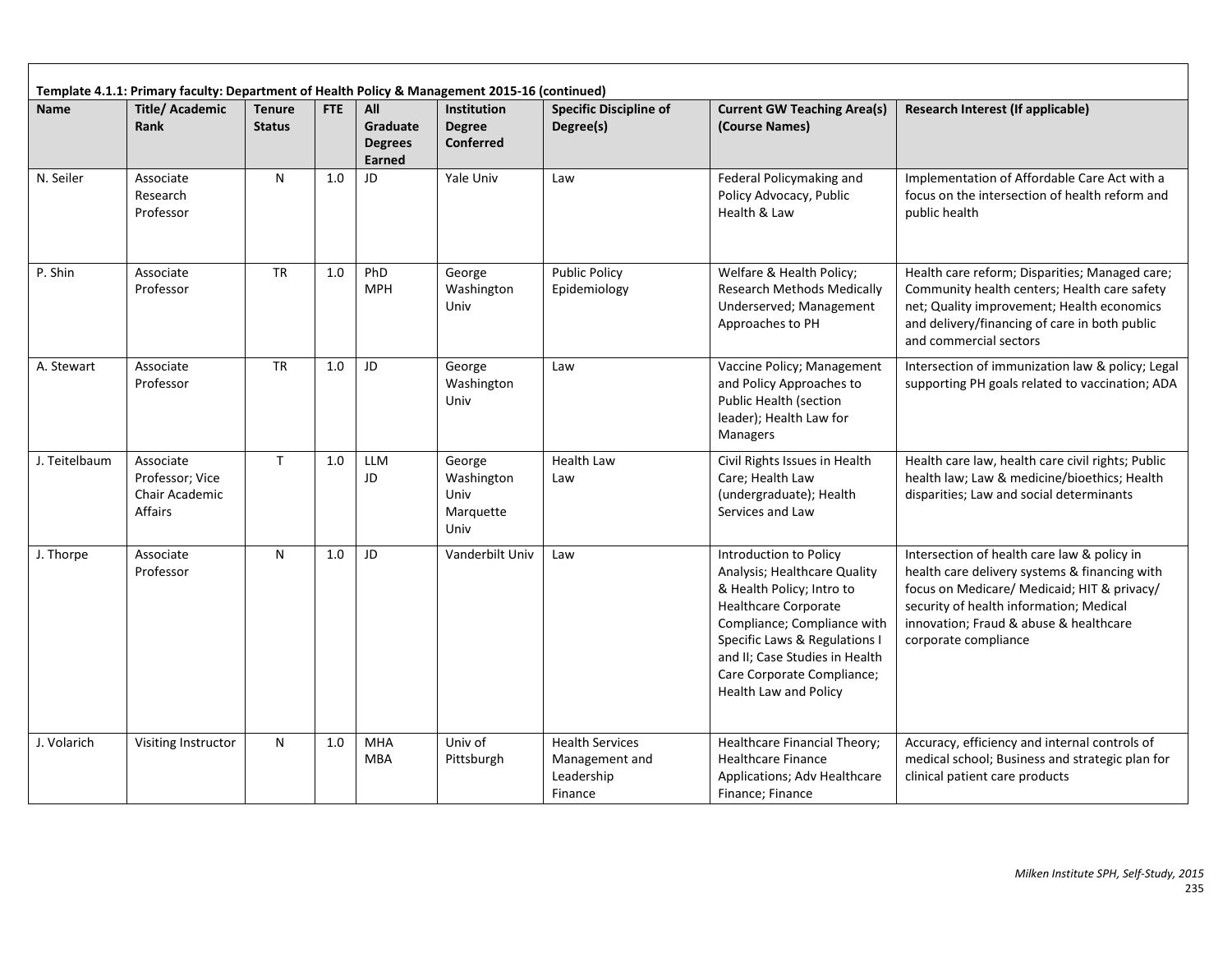| <b>Name</b> | <b>Title/Academic</b><br><b>Rank</b>                   | Tenure  <br><b>Status</b> | <b>FTE</b> | All<br>Graduate<br><b>Degrees</b><br>Earned | <b>Institution Degree</b><br><b>Conferred</b>                  | <b>Specific Discipline of</b><br>Degree(s)            | <b>Current GW Teaching Area(s)</b><br>(Course Names)                                  | Research Interest (If applicable)                                            |
|-------------|--------------------------------------------------------|---------------------------|------------|---------------------------------------------|----------------------------------------------------------------|-------------------------------------------------------|---------------------------------------------------------------------------------------|------------------------------------------------------------------------------|
| S. Wilensky | Undergraduate<br>Education/Special<br>Services Faculty | N                         | 0.75       | JD<br>PhD                                   | Univ of<br>Pennsylvania<br>George<br><b>Washington Univ</b>    | <b>Public Policy</b>                                  | Service Learning in Public<br>Health; Fundamentals of<br>Health Policy; Health Policy | Medically underserved; Medicaid; Health Center<br>Participation              |
| J. Wisdom   | Professor                                              | N                         | 0.0        | PhD<br><b>MPH</b>                           | George<br>Washington Univ<br>Oregon Health and<br>Science Univ | Clinical Psychology;<br>Biosatistics;<br>Epidemiology | N/A                                                                                   | Child and adolescent mental health; Mixed<br>method and qualitative research |
| S. Wood     | Associate Professor                                    | т                         | 1.0        | PhD                                         | <b>Boston Univ</b>                                             | Biology                                               | Introduction to Health Policy<br>Analysis                                             | Women's health and the intersection of research.<br>data, & policymaking     |

● Included here are all Primary faculty to include regular full-time, regular part-time, Research and Visiting faculty appointments. Some of these faculty have no

teaching/administrative salary support; however, they support educational activities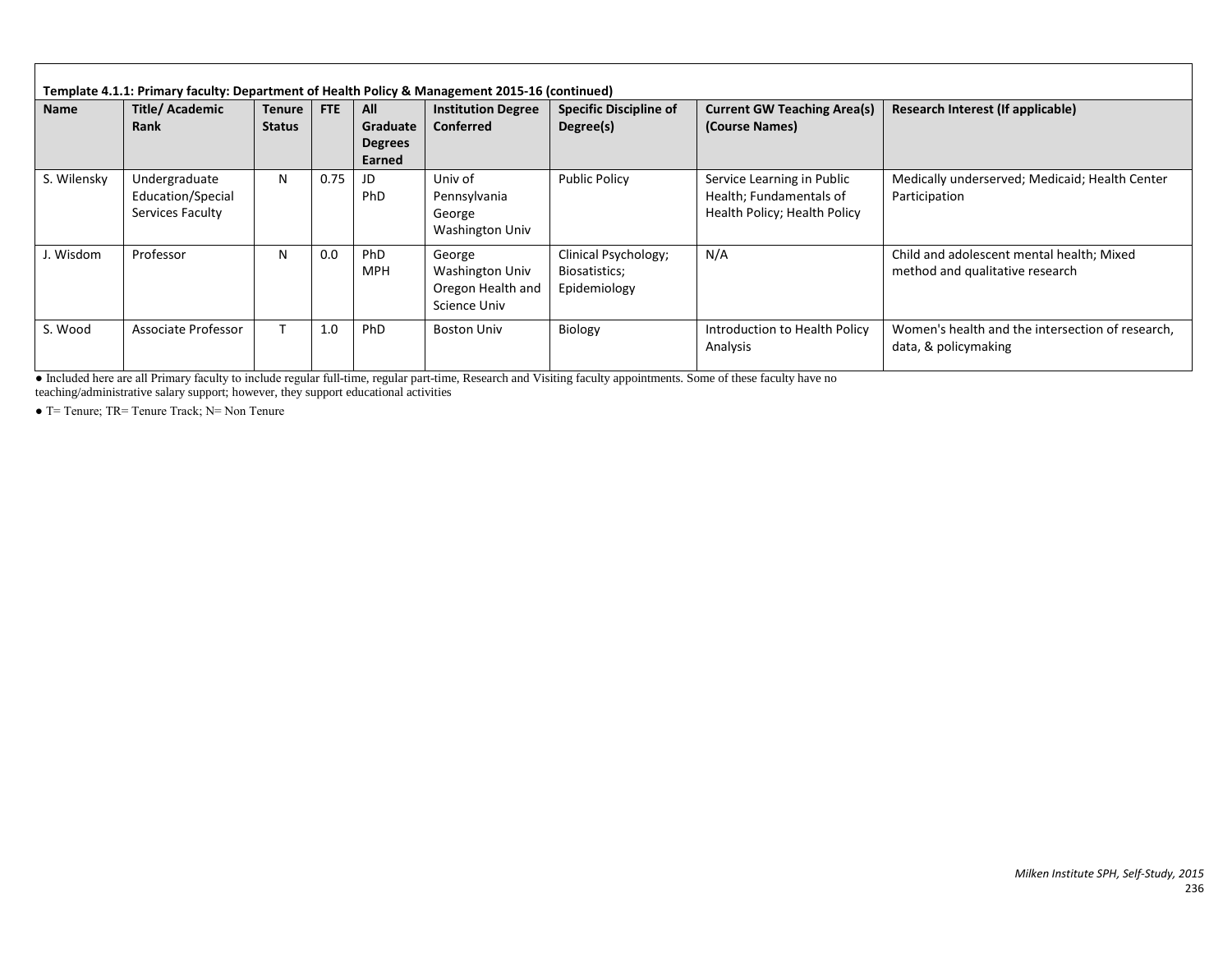| <b>Name</b>        | <b>Title/Academic</b><br>Rank      | <b>Tenure</b><br><b>Status</b> | FTE | All<br>Graduate<br><b>Degrees</b><br>Earned | <b>Institution</b><br><b>Degree</b><br><b>Conferred</b>    | <b>Specific Discipline of</b><br>Degree(s) | <b>Current GW Teaching Area(s)</b><br>(Course Names)                                                                                                                           | Research Interest (If applicable)                                                                                                                                                                                                |
|--------------------|------------------------------------|--------------------------------|-----|---------------------------------------------|------------------------------------------------------------|--------------------------------------------|--------------------------------------------------------------------------------------------------------------------------------------------------------------------------------|----------------------------------------------------------------------------------------------------------------------------------------------------------------------------------------------------------------------------------|
| L. Abroms          | Associate<br>Professor             | T                              | 1.0 | ScD<br><b>MA</b>                            | Harvard Univ<br><b>Brown Univ</b>                          | Sociology                                  | Intro to PH Communication &<br>Marketing; Advanced Health<br><b>Communication; Policy</b><br>Approaches to PH                                                                  | Application of mobile phones &<br>communication technologies for smoking<br>cessation & other health behaviors                                                                                                                   |
| E. Andrade         | Assistant<br>Research<br>Professor | N                              | 1.0 | <b>DrPH</b><br><b>MPH</b>                   | George<br>Washington<br>Univ                               | <b>Health Behavior</b><br>Global Health    | Management Approaches to<br>Public Health; Planning &<br><b>Administration of Health</b><br><b>Promotion &amp; Disease</b><br><b>Prevention Programs</b>                       | Health disparities experienced by Latinos,<br>specifically in areas of substance abuse,<br>interpersonal violence & sexual risk                                                                                                  |
| J.<br>Bingenheimer | Associate<br>Professor             | $\mathsf{T}$                   | 1.0 | PhD<br><b>MPH</b>                           | Univ of<br>Michigan                                        | <b>Health Behavior</b>                     | Practical Data Analysis for<br>Prevention & Community;<br>Design & Conduct of<br>Community Health Surveys;<br>Planning & Administration of<br><b>Health Promotion Programs</b> | Quantitative research methods, applied<br>statistics & causal inference; Social<br>epidemiology; Demography; Sociology of<br>the family; Global HIV epidemic; Population<br>health in Africa; Adolescent development &<br>health |
| J. Cawley          | Professor                          | $\mathsf{T}$                   | 0.8 | <b>MPH</b>                                  | Johns Hopkins<br>Univ                                      | Epidemiology                               | COPC Policy; Physician<br>Assistant/MPH Seminar; COPC<br>Policy; Biologic Concepts of<br>PH; Role of the PA in Health<br>Care                                                  | Physician assistant profession; Primary<br>care; Health workforce policy                                                                                                                                                         |
| W. Dietz           | <b>Visiting Professor</b>          | N                              | 1.0 | PhD<br><b>MD</b>                            | Mass Institute<br>of Technology<br>Univ of<br>Pennsylvania | Medicine                                   | N/A                                                                                                                                                                            | Obesity prevention in children; Pediatric<br>Nutrition; Adult and Adolescent Nutrition<br>best practices                                                                                                                         |

ா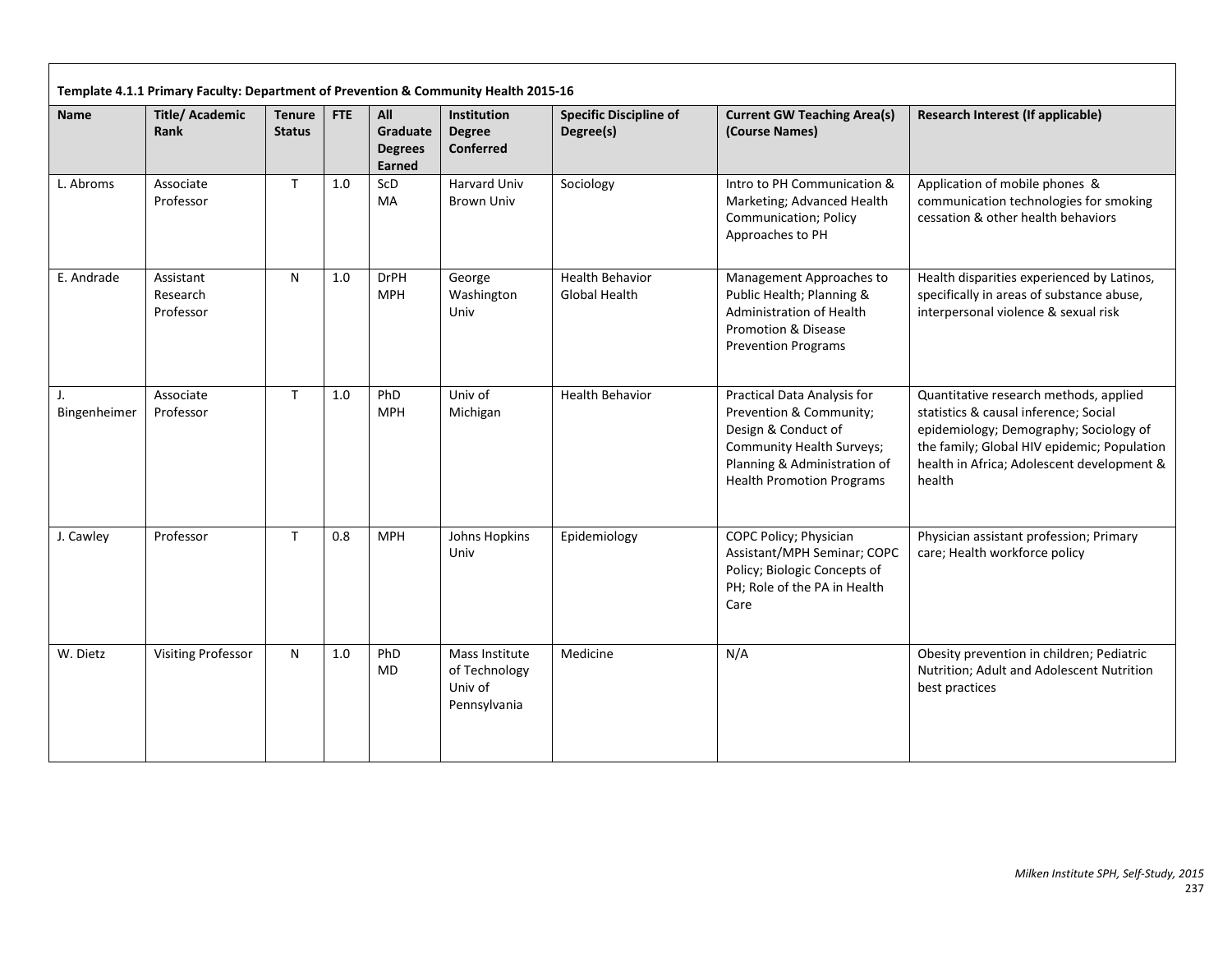|                  | Template 4.1.1 Primary Faculty: Department of Prevention & Community Health 2015-16 (continued) |                                |     |                                             |                                                                |                                                                                                         |                                                                                                                                                                                                                            |                                                                                                                                                                                                                                                                                                                |
|------------------|-------------------------------------------------------------------------------------------------|--------------------------------|-----|---------------------------------------------|----------------------------------------------------------------|---------------------------------------------------------------------------------------------------------|----------------------------------------------------------------------------------------------------------------------------------------------------------------------------------------------------------------------------|----------------------------------------------------------------------------------------------------------------------------------------------------------------------------------------------------------------------------------------------------------------------------------------------------------------|
| <b>Name</b>      | <b>Title/Academic</b><br>Rank                                                                   | <b>Tenure</b><br><b>Status</b> | FTE | All<br>Graduate<br><b>Degrees</b><br>Earned | <b>Institution</b><br><b>Degree</b><br>Conferred               | <b>Specific Discipline of</b><br>Degree(s)                                                              | <b>Current GW Teaching Area(s)</b><br>(Course Names)                                                                                                                                                                       | Research Interest (If applicable)                                                                                                                                                                                                                                                                              |
| M. Edberg        | Associate Professor                                                                             | $\mathsf{T}$                   | 1.0 | PhD<br>MA<br>MA                             | Univ of Virginia<br>Univ of<br>California -LA<br>American Univ | <b>Cultural Anthropology</b><br>Political<br>Science/International<br>Relations<br>Applied Anthropology | <b>Doctoral Seminar-</b><br>Social/Behavioral Theory;<br>Principles of Health Education<br>& Health Promo; Impact of<br>Culture upon Health;<br>Qualitative Methods in Health<br>Promo; High Risk & Special<br>Populations | Latino Immigrant/Refugee Health Disparities;<br>Co-occurring disparities of substance abuse,<br>youth violence, & sexual risk                                                                                                                                                                                  |
| D. Evans         | Professor                                                                                       | $\mathsf{T}$                   | 1.0 | PhD<br>MA                                   | Johns Hopkins<br>Univ                                          | <b>Cognitive Science</b>                                                                                | Intro to Public Health Comm &<br>Mrktg; Mrktg Research for PH;<br>PH Branding Theory & Practice                                                                                                                            | Prevention intervention research; Evaluating<br>behavior change and public education<br>intervention programs using communication<br>and marketing strategies; Using digital media<br>to deliver and evaluate health communication<br>and marketing interventions                                              |
| J. Franz         | Adjunct Instructor                                                                              | N                              | 0.5 | N/A                                         | N/A                                                            | N/A                                                                                                     | Intro to Public Health                                                                                                                                                                                                     | Social marketing for work health                                                                                                                                                                                                                                                                               |
| C.<br>Harrington | <b>Assistant Professor</b>                                                                      | <b>TR</b>                      | 1.0 | PhD<br><b>MPH</b><br><b>MS</b>              | Uniformed<br>Services Univ of<br><b>Health Sciences</b>        | <b>Medical Psychology</b><br>Epidemiology<br><b>Medical Psychology</b>                                  | Community-based<br>Participatory Research;<br><b>Preventing Health Disparities</b>                                                                                                                                         | Investigating epidemiological factors,<br>psychological factors and individual<br>psychosocial factors and their interaction on<br>development, progression and maintenance<br>of chronic illness; Variable influence of race<br>on psychosocial and environmental factors as<br>it relates to chronic illness |
| T. Henry         | <b>Visiting Assistant</b><br>Professor                                                          | N                              | 1.0 | EdD                                         | Columbia Univ                                                  | <b>Health Education &amp;</b><br>Behavior                                                               | Intro to Public Health;<br>Principles of Health Education<br>& Health Promotion; Human<br>Sexuality; Preventing Health<br>Disparities; Social &<br><b>Behavioral Health</b>                                                | Monitor and evaluation of HIV/AIDS<br>programs; High risk behaviors; Health<br>Disparities; Chronic diseases in risk<br>populations; Access to Healthcare                                                                                                                                                      |
| K. Horn          | Professor                                                                                       | T                              | 1.0 | EdD<br><b>MSW</b>                           | West Virginia<br>Univ                                          | <b>Educational Psychology</b>                                                                           | Research Mentorship Program                                                                                                                                                                                                | Smoking cessation; Juvenile mentorship.                                                                                                                                                                                                                                                                        |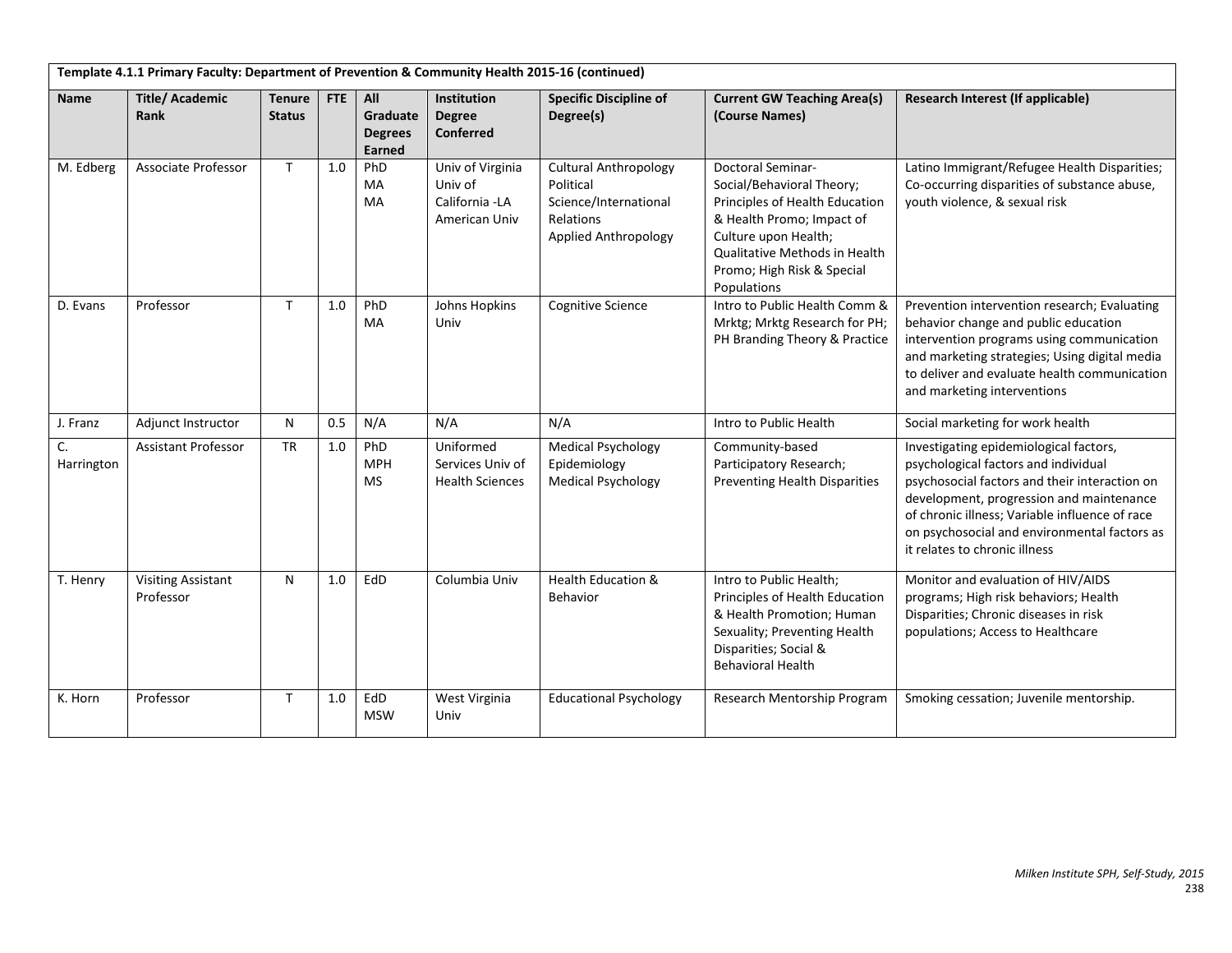|                    | Template 4.1.1 Primary Faculty: Department of Prevention & Community Health 2015-16 (continued) |                                |     |                                             |                                                                                              |                                                          |                                                                                                                                                                                                            |                                                                                                                                                                                                                                                                                                |
|--------------------|-------------------------------------------------------------------------------------------------|--------------------------------|-----|---------------------------------------------|----------------------------------------------------------------------------------------------|----------------------------------------------------------|------------------------------------------------------------------------------------------------------------------------------------------------------------------------------------------------------------|------------------------------------------------------------------------------------------------------------------------------------------------------------------------------------------------------------------------------------------------------------------------------------------------|
| <b>Name</b>        | <b>Title/Academic</b><br>Rank                                                                   | <b>Tenure</b><br><b>Status</b> | FTE | All<br>Graduate<br><b>Degrees</b><br>Earned | <b>Institution</b><br><b>Degree</b><br><b>Conferred</b>                                      | <b>Specific Discipline of</b><br>Degree(s)               | <b>Current GW Teaching Area(s)</b><br>(Course Names)                                                                                                                                                       | Research Interest (If applicable)                                                                                                                                                                                                                                                              |
| S. Hull            | <b>Assistant Professor</b>                                                                      | <b>TR</b>                      | 1.0 | PhD                                         | Univ of<br>Pennsylvania                                                                      | Communication                                            | N/A                                                                                                                                                                                                        | Health communication, mass communication,<br>message design, public communication<br>programs, health disparities, media effects                                                                                                                                                               |
| M. Long            | <b>Assistant Professor</b>                                                                      | <b>TR</b>                      | 1.0 | <b>DrS</b><br><b>MPH</b>                    | <b>Harvard Univ</b><br>Yale Univ                                                             | <b>Public Health</b>                                     | N/A                                                                                                                                                                                                        | Childhood obesity preventions and cost<br>effectiveness                                                                                                                                                                                                                                        |
| К.<br>McDonnell    | Associate Professor                                                                             | $\mathsf{T}$                   | 1.0 | PhD                                         | Johns Hopkins<br>Univ                                                                        | <b>Public Health</b>                                     | Maternal and Child Health I:<br>Foundations; Evaluation of<br><b>Health Promotion Programs;</b><br>Doctoral Seminar in Health<br>Behavior; Doctoral Research<br>Methods I; Doctoral Research<br>Methods II | Community health, health behavior &<br>Maternal & Child Health; Using games for<br>health, development & evaluation of<br>community based PH programs; Culture &<br>gender based violence, children's safety &<br>injury prevention; Factors affecting quality of<br>life among women with HIV |
| М.<br>Napolitano   | <b>Associate Professor</b>                                                                      | $\mathsf{T}$                   | 1.0 | PhD                                         | Duke Univ                                                                                    | <b>Clinical Psychology</b>                               | Planning & Administration of<br><b>Health Promotion Programs;</b><br>Maternal & Child Health                                                                                                               | Evidence-based psychosocial interventions<br>for physical activity and weight management;<br>Effective interventions for disease prevention<br>at both individual level and community-level;<br>Media technology interventions                                                                 |
| E. Parrish         | <b>Assistant Professor</b>                                                                      | N                              | 1.0 | PhD<br>MA                                   | Capella Univ<br>Univ of Texas                                                                | Organization & Mgmt<br><b>Humanities</b>                 | <b>Community Health</b><br>Management; Introduction to<br>Social Entrepreneurship                                                                                                                          | HIV/AIDS                                                                                                                                                                                                                                                                                       |
| O. Acosta<br>Price | <b>Associate Professor</b>                                                                      | N                              | 1.0 | PhD<br>MA                                   | State Univ of<br>New York-<br><b>Buffalo</b><br>State Univ of<br>New York-<br><b>Buffalo</b> | <b>Clinical Psychology</b><br><b>Clinical Psychology</b> | Promotion of Mental Health                                                                                                                                                                                 | Children's mental health; Prevention;<br>Community violence; Cultural competence;<br>Program development & evaluation                                                                                                                                                                          |
| R. Rimal           | Professor                                                                                       | T.                             | 1.0 | PhD<br>MA                                   | So Illinois Univ<br><b>Stanford Univ</b>                                                     | Journalism and Mass<br>Communication;<br>Communication   | <b>Health Communication</b>                                                                                                                                                                                | HIV stigma and preventions through the use<br>of mass media in sub-Saharan Africa; Tobacco<br>policy in India                                                                                                                                                                                  |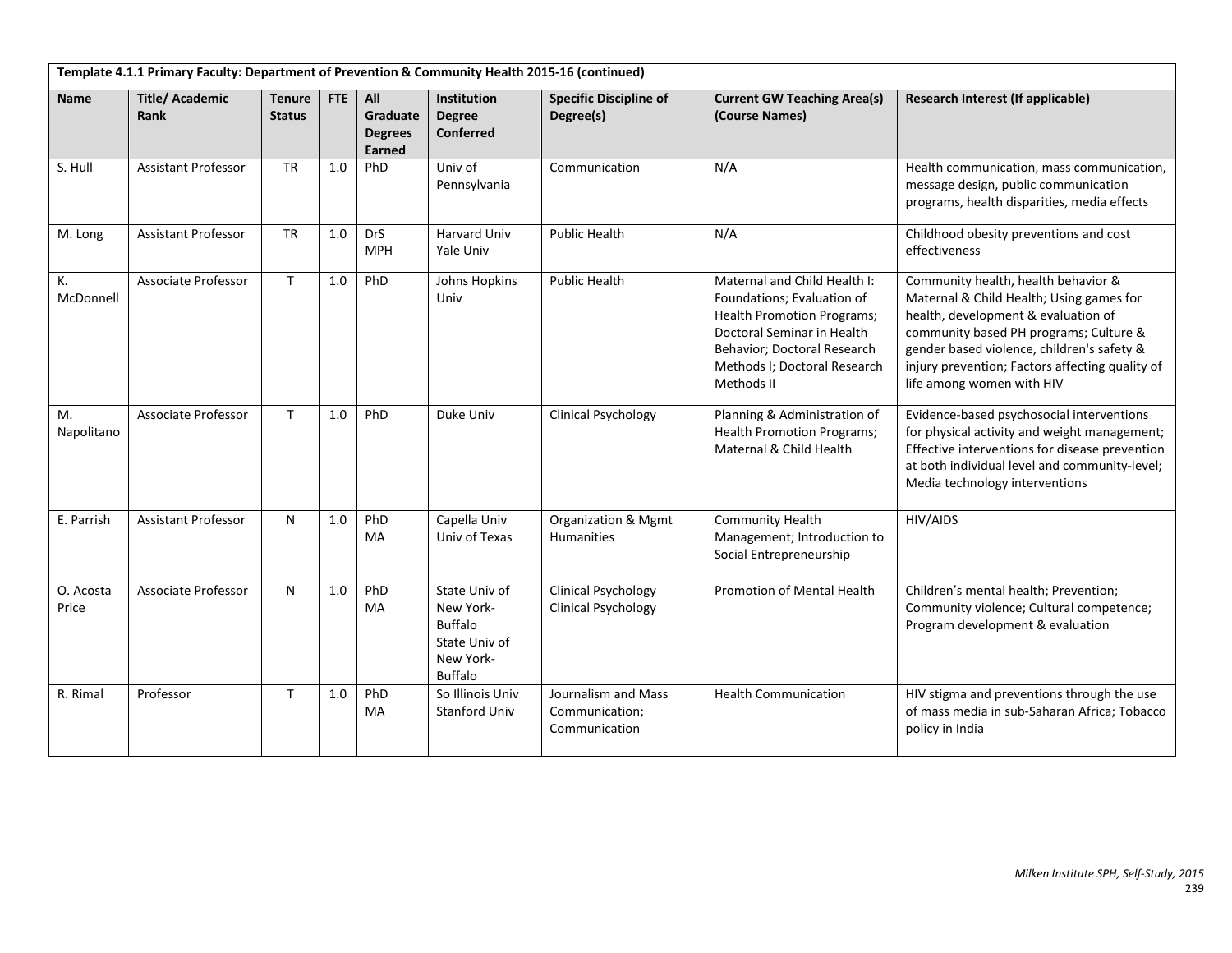|                 | Template 4.1.1 Primary Faculty: Department of Prevention & Community Health 2015-16 (continued) |                                |            |                                             |                                                                 |                                            |                                                                                                                                                                                                                                                                              |                                                                                                                                                                                                                                                                       |
|-----------------|-------------------------------------------------------------------------------------------------|--------------------------------|------------|---------------------------------------------|-----------------------------------------------------------------|--------------------------------------------|------------------------------------------------------------------------------------------------------------------------------------------------------------------------------------------------------------------------------------------------------------------------------|-----------------------------------------------------------------------------------------------------------------------------------------------------------------------------------------------------------------------------------------------------------------------|
| <b>Name</b>     | <b>Title/Academic</b><br>Rank                                                                   | <b>Tenure</b><br><b>Status</b> | <b>FTE</b> | All<br>Graduate<br><b>Degrees</b><br>Earned | <b>Institution</b><br><b>Degree</b><br><b>Conferred</b>         | <b>Specific Discipline of</b><br>Degree(s) | <b>Current GW Teaching Area(s)</b><br>(Course Names)                                                                                                                                                                                                                         | Research Interest (If applicable)                                                                                                                                                                                                                                     |
| K. Roche        | Associate<br>Professor                                                                          | T                              | 1.0        | PhD<br><b>MSW</b>                           | Johns Hopkins<br>Univ<br>Univ of Georgia                        | Maternal Child Health<br>Social Work       | Child Development & Public<br>Health                                                                                                                                                                                                                                         | Intersecting influences of culture, parenting,<br>& neighborhoods on health-risk behaviors &<br>well-being of low-income, urban youth &<br>recent immigrant Latino immigrant<br>adolescents                                                                           |
| M. Ruiz         | <b>Assistant Research</b><br>Professor                                                          | N                              | 1.0        | PhD<br><b>MPH</b>                           | Univ of So<br>California<br>Univ of<br>California -<br>Berkeley | <b>Preventive Medicine</b><br>Epidemiology | Adolescent Health;<br>Approaches to HIV<br>Prevention; An<br><b>Interdisciplinary Overview</b>                                                                                                                                                                               | HIV prevention issues including self-disclosure<br>of HIV infection to sexual partners, HIV<br>prevention in correctional systems &<br>microbicide acceptability; Non-vaccine HIV<br>prevention strategies; HIV in correctional<br>systems; Syringe exchange policies |
| C. Sparks       | Associate<br>Professor                                                                          | N                              | 1.0        | PhD<br>MA                                   | Ohio State Univ<br><b>Tulane Univ</b>                           | Psychology<br>History                      | Health Promotion in Health<br>Care Settings; Planning &<br><b>Administration of Health</b><br><b>Promotion Disease Prevention</b><br>Programs; Evaluation of<br><b>Health Promotion Disease</b><br>Prevention Programs;<br>Community Organization,<br>Development & Advocacy | Mental health curriculum for the elderly; PH<br>advocacy; Exercise for seniors; HIV/AIDS;<br>Tobacco cessation                                                                                                                                                        |
| F.<br>Spielberg | Associate<br>Professor                                                                          | <b>TR</b>                      | 1.0        | <b>MD</b><br><b>MPH</b>                     | Cornell Univ<br>Univ of<br>Washington                           | <b>Public Health</b>                       | <b>COPC Principles in Practice</b>                                                                                                                                                                                                                                           | Designing health innovations that improve<br>health outcomes & patient satisfaction while<br>lowering health care costs                                                                                                                                               |
| M. Turner       | Associate<br>Professor                                                                          | T                              | 1.0        | PhD<br>MA                                   | Michigan State<br>Univ                                          | Communication                              | Social Marketing: Theory &<br>Practice                                                                                                                                                                                                                                       | Message design and cognitive processing of<br>risk and health related messages; Impact of<br>emotions on cognitive processing of<br>persuasive messages.                                                                                                              |
| A. Vyas         | Associate<br>Professor                                                                          | $\mathsf{T}$                   | 1.0        | PhD<br><b>MHS</b>                           | Johns Hopkins<br>Univ                                           | <b>Population Dynamics</b><br>Demography   | Social and Behavioral<br>Approaches to Public Health;<br>Adolescent Health;<br>Reproductive Health                                                                                                                                                                           | Reproductive health, immigrant health &<br>disease prevention & health promotion in<br>adolescent populations; Multi-level influences<br>on pregnancy ambivalence, contraceptive use<br>& unintended pregnancy among adolescents                                      |

● Included here are all Primary faculty to include regular full-time, regular part-time, Research and Visiting faculty appointments. Some of these faculty have no

teaching/administrative salary support; however, they support educational activities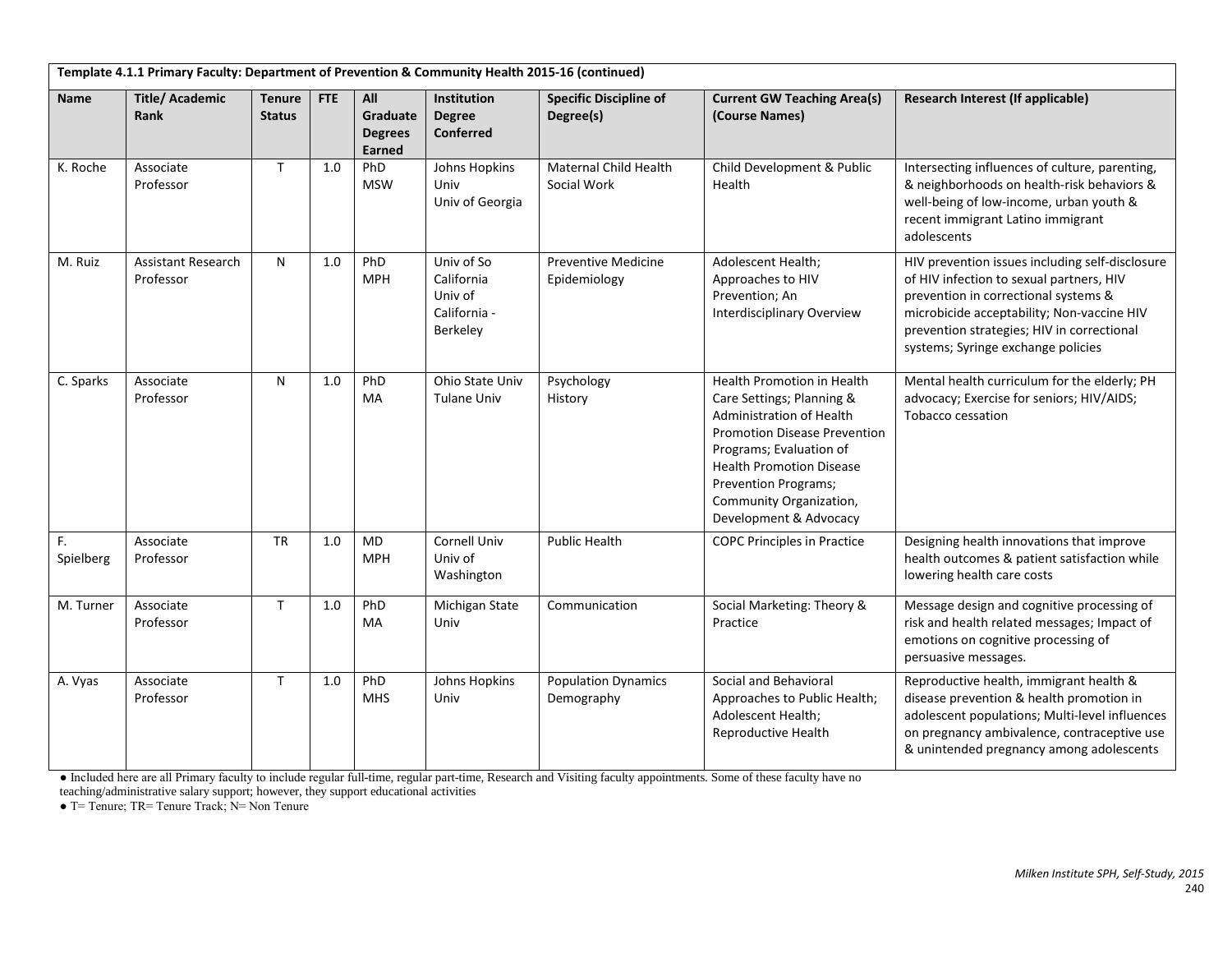**Gender and Tenure Status.** Table 4.1.a. below presents summary statistics regarding gender and tenure distribution in each department as of Fall 2015. Since the last accreditation cycle, the SPH has made significant progress in both the total number of tenured and tenure track faculty, as well as the representation of women in these categories. Under the leadership of Dr. Tielsch, the Department of Global Health (GH) continues to build tenure and rank distribution. Of note, the Department of Epidemiology and Biostatistics (Epi/Bio) includes faculty in the Biostatistics Center in Rockville, MD. [\(http://www.bsc.GW.edu/bsc/index.php\)](http://www.bsc.gwu.edu/bsc/index.php) Because the Center functions almost completely on soft money, none of these faculty members are tenure track. Many of these faculty members contribute to the educational mission of the SPH primarily through mentorship of MPH, MS, and PhD students in Epi/Bio and more recently to the teaching of on-campus classes. When the SPH separated from the Medical Center and developed its own bylaws, the faculty voted to support the inclusion of research faculty among the ranks of the regular faculty with full rights and responsibilities of school-wide governance.

| <b>Department</b>      | <b>Tenured</b> |        | <b>Tenure Track</b> |        | <b>Regular Non-TT</b> |        |             | <b>Research Non-TT</b> | <b>TOTALS</b> |
|------------------------|----------------|--------|---------------------|--------|-----------------------|--------|-------------|------------------------|---------------|
|                        | <b>Male</b>    | Female | Male                | Female | <b>Male</b>           | Female | <b>Male</b> | Female                 |               |
| <b>EOH</b>             |                |        |                     | 4      | 3                     | 0      |             |                        | 12            |
| <b>EPI/BIO</b>         | 3              | າ      |                     | 5      |                       | 3      | 4           | 11                     | 30            |
| <b>EXNS</b>            | 0              | 4      | 0                   |        | 4                     | 4      | 0           | 0                      | 13            |
| GH                     | ำ              |        |                     | 5      |                       |        | 0           | 0                      | 13            |
| <b>HPM</b>             | 4              | 6      |                     | 6      |                       | า      | 0           | 5                      | 30            |
| <b>PCH</b>             | 5              |        |                     | 3      |                       | 3      | O           |                        | 22            |
| <b>Total by Gender</b> | 16             | 22     | 6                   | 24     | 17                    | 13     | 4           | 18                     | 120           |
| Percent                | 42%            | 58%    | 20%                 | 80%    | 57%                   | 43%    | 18%         | 82%                    |               |

*.*

*Note- Summary of Fall 2015 gender and tenure status, full-time, regular faculty only, including LOA's. Does not include those faculty who have a primary appointment with the SPH, but are not full time in the School.* 

**4.1.b. If the school uses other faculty (adjunct, part-time, secondary appointments, etc.), summary data on their qualifications should be provided in table format, organized by department, specialty area or other organizational unit as appropriate to the school and must include at least the following: a) name, b) title/academic rank, c) title and current employment, d) FTE or % time allocated to the school, e) gender, f) race, g) highest degree earned (optional: schools may also list all graduate degrees earned to more accurately reflect faculty expertise), h) disciplines in which listed degrees were earned, i) contributions to the school. See CEPH Data Template 4.1.2.**

Qualifications of other faculty members involved in our teaching programs such as limited service (LS) faculty (lecturer, professorial lecturer, adjunct instructor, adjunct professor), and secondary appointments (either full or part-time faculty with a primary appointment in another school within the university) are presented in CEPH Data Template 4.1.2. Find this template in *ERF 4.1.b.: 4.1.2. CEPH Data Template-Other Faculty* along with *Other Faculty Curriculum Vitae*. A full description of faculty appointment categories can be found in the Faculty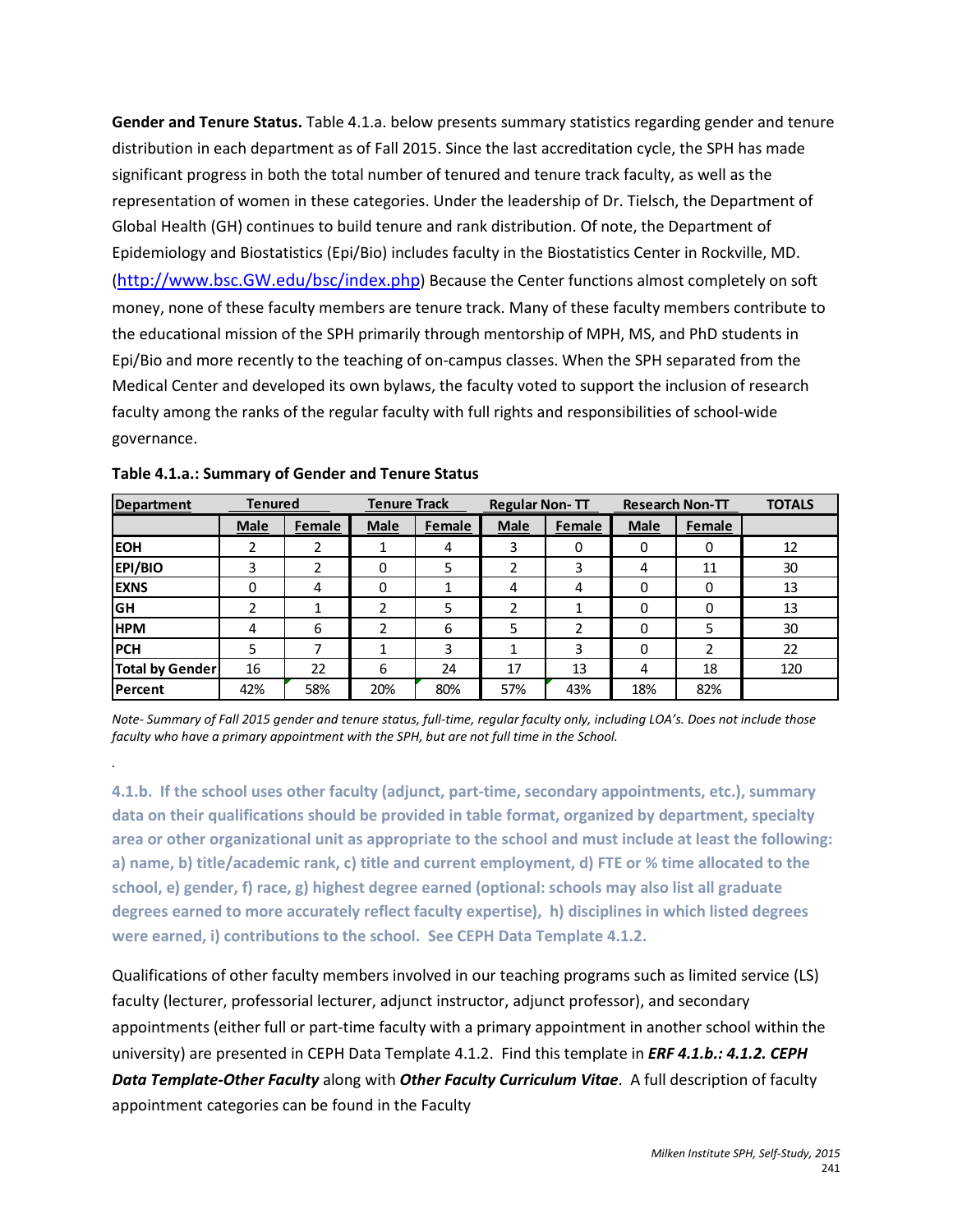Cod[e http://www.GW.edu/~facsen/faculty\\_senate/pdf/2004Code.pdf.](http://www.gwu.edu/%7Efacsen/faculty_senate/pdf/2004Code.pdf) The number of additional faculty has grown over the past few years. Two major areas where we rely heavily on other faculty include undergraduate course offerings and our online programs. Generally, regular, full-time faculty teach core courses rather than other faculty, even though other faculty often play a role in co-instruction. Other faculty are used primarily for electives and special topic areas to strengthen the overall teaching portfolio.

Part of the commitment that the School has to the university at large is to provide education and access to lifelong health promotion. As such, we offer a wide range of courses for the undergraduate population, including Health and Wellness (HLWL) and Lifestyle, Sport and Physical Activity (LSPA) courses. We also offer free yoga, zumba and metabolic effects classes to the university community. The vast majority of these courses are led by limited service (LS) faculty in Exercise and Nutrition Sciences.

The online programs launched in 2013 (MPH@GW) and 2014 (MHA@GW) have experienced steady and strong growth. These programs are designed as a "flipped" classroom model where one or more of our full-time, regular faculty have designed and pre-recorded asynchronously delivered material; students are required to view a synchronous session each week. Required weekly synchronous sessions (SS) are held in groups of 15 or smaller to review course material; apply concepts; and work in teams. Each of these sessions requires a faculty member to guide the discussion and evaluate the students. While regular faculty teach some of these sessions, most SS faculty are from our non-primary faculty groups. These other faculty members go through the same appointment process as our limited service and/or adjunct faculty, some who live outside of the DC metropolitan area. For certain courses, especially those in the MHA@GW program, some of the other faculty SS leaders are selected on the basis of being wellestablished practitioners. In Table 4.1.b.1 below we have highlighted the qualifications of a small subset of these faculty members.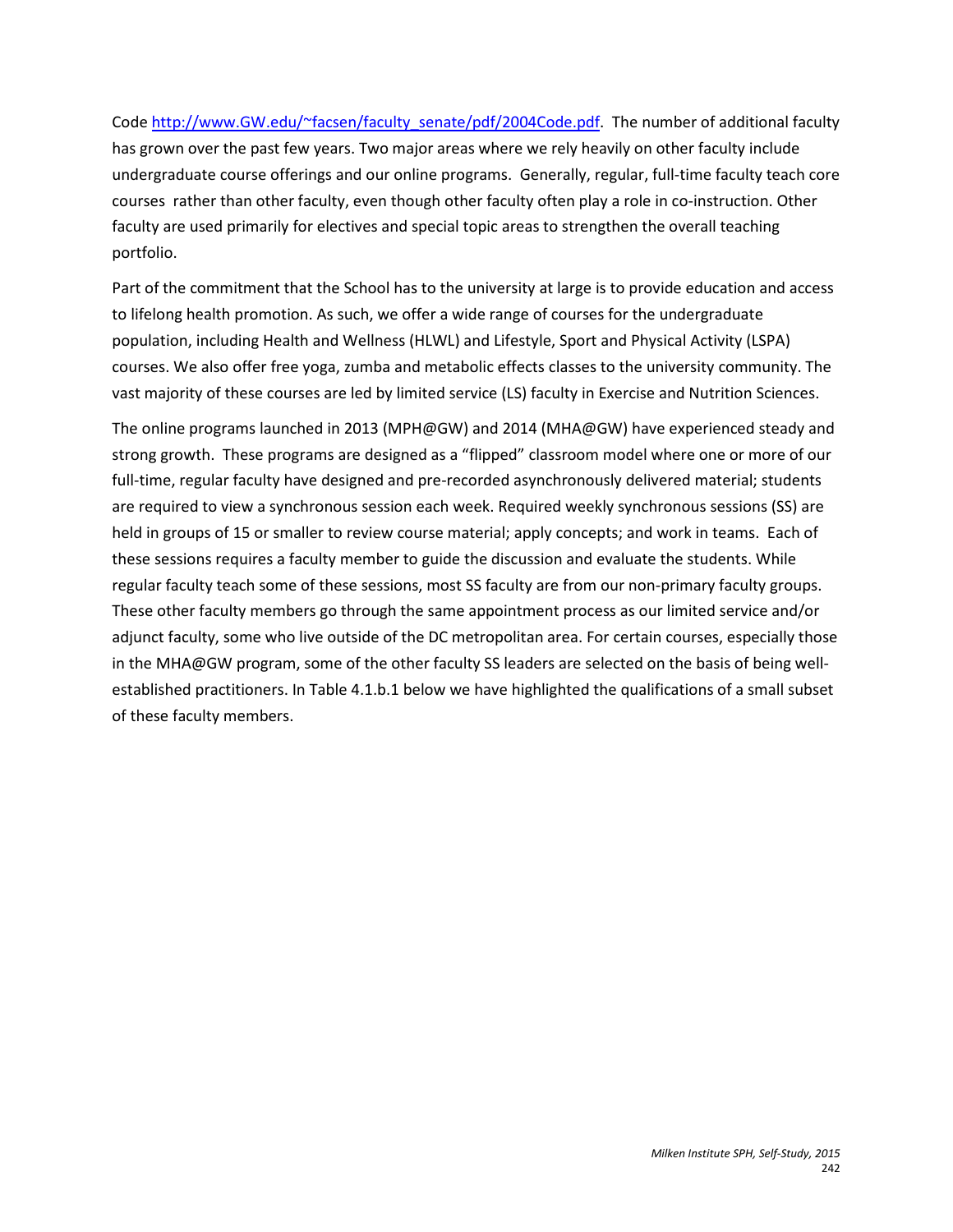| <b>Name</b>  | <b>Dept</b> | Academi         | <b>Current Title and</b>      | Grad          | Area of              | <b>Teaching</b>      |
|--------------|-------------|-----------------|-------------------------------|---------------|----------------------|----------------------|
|              |             | c Rank          | <b>Employer</b>               | <b>Degree</b> | <b>Expertise</b>     | area                 |
|              |             |                 |                               | <b>Earned</b> |                      |                      |
| H. Hughes    | EOH         | Prof            | PH Preparedness Analyst,      | DrPH,         | EOH                  | Sustainability       |
|              |             | Lecturer        | Dept of Homeland              | <b>MPH</b>    |                      |                      |
|              |             |                 | Security; Public Health       |               |                      |                      |
|              |             |                 | Officer                       |               |                      |                      |
| E. Rand      | <b>EOH</b>  | Lecturer        | Specialist, World Bank        | MBA,          | Engineering,         | <b>WASH</b>          |
|              |             |                 |                               | <b>MPH</b>    | <b>Business, PH</b>  |                      |
| G. Andreotti | Epi/        | Prof            | Epidemiologist, National      | PhD,          | Epidemiology         | Epidemiology         |
|              | Bio         | Lecturer        | Cancer Institute              | <b>MPH</b>    |                      |                      |
|              |             |                 |                               |               |                      |                      |
| D.Hoffman    | Epi/        | Emeritus        | GW                            | PhD,          | Epidemiology         | Epidemiology         |
|              | Bio         | Professor       |                               | <b>MSPH</b>   |                      |                      |
| C. Ogden     | Epi/        | Prof            | Epidemiologist/NHANES         | PhD           | City/                | Nutrition and        |
|              | Bio         | Lecturer        | Analyst, CDC                  |               | Regional             | Obesity Epi          |
|              |             |                 |                               |               | Planning             |                      |
| E.           | Epi/        | Prof            | Senior Biostatistician, E.    | PhD           | <b>Biostatistics</b> | <b>Biostatistics</b> |
| Nyirabahizi  | Bio         | Lecturer        | <b>Glasser Pediatric AIDS</b> |               |                      |                      |
|              |             |                 | Foundation                    |               |                      |                      |
| N. Bowes     | <b>EXNS</b> | Lecturer        | CEO & Founder, SPG, Inc       | PhD           | Sports Psych         | Sports Psych         |
| J. Claros    | GH          | Prof            | UN World Food Prog            | MD,           | <b>GH Policy</b>     | Comparative          |
|              |             | Lecturer        |                               | <b>MPH</b>    |                      | Health               |
|              |             |                 |                               |               |                      | Systems              |
| D.           | <b>HPM</b>  | Lecturer        | President, Woodrum, Inc       | <b>MBA</b>    | <b>Health Care</b>   | Intro to Am          |
| Woodrum      |             |                 |                               |               | Admin                | Care System          |
| J. Espinosa  | <b>HPM</b>  | <b>Asst Res</b> | <b>Principal Health Care</b>  | JD, MA,       | Law, Gender          | <b>Health Policy</b> |
|              |             | Prof            | Policy Analyst; Center for    | <b>LLM</b>    | studies              |                      |
|              |             |                 | <b>Transforming Health</b>    |               |                      |                      |
| J. Willey    | <b>PCH</b>  | Prof            | Principal, JBS Int'l, Inc     | PhD           | Research             | Program              |
|              |             | Lecturer        |                               |               | Methods &            | Evaluation           |
|              |             |                 |                               |               | <b>Comp Politics</b> |                      |
| A. Corey     | <b>PCH</b>  | Prof            | Associate Professor-          | PhD, MS       | <b>Nursing</b>       | Social &             |
|              |             | Lecturer        | Valparaiso Univ               |               |                      | Behavior             |
|              |             |                 |                               |               |                      | Approaches           |
|              |             |                 |                               |               |                      | to PH                |

**Table 4.1.b.1. Selected Limited Service Faculty Who Support Degree Offerings Across Programs**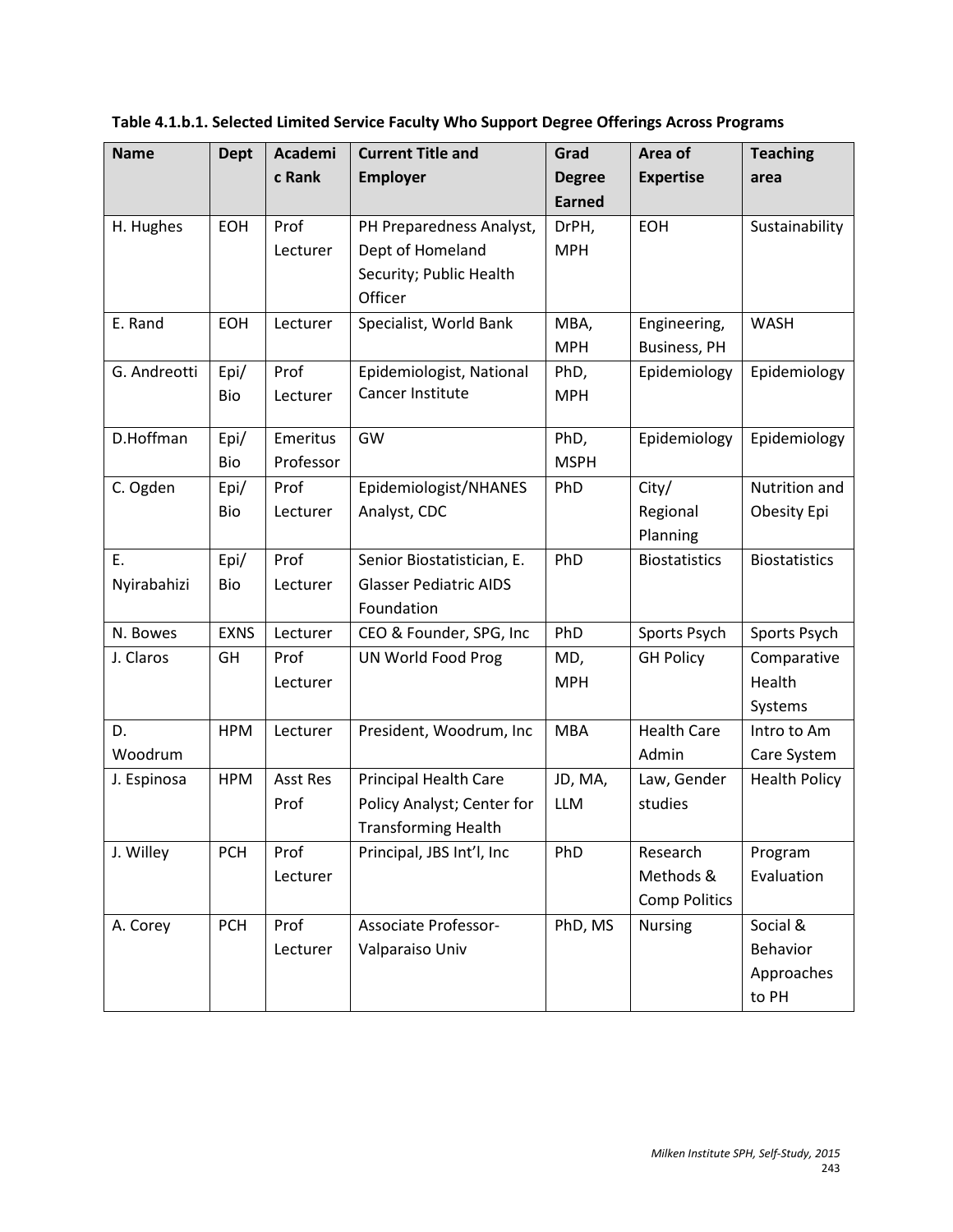**4.1.c. Description of the manner in which the faculty complement integrates perspectives from the field of practice, including information on appointment tracks for practitioners, if used by the school. Faculty with significant practice experience outside of that which is typically associated with an academic career should also be identified.**

As highlighted in our strategic plan, one of our core values centers on practice – through a commitment "to translate public health evidence to policy, to evaluate public health policies, and to develop the public health workforce." While the SPH does not have a practice category for faculty appointments at this time, practice experience is considered when faculty are reviewed and hired.

To support this pillar of our mission, the SPH hired Pierre Vigilance, MD., MPH, as the first Associate Dean for Public Health Practice, in June 2013. Dr. Vigilance joined the SPH with more than 20 years of experience in public health leadership, programming, and administration. Prior to joining the SPH, Dr. Vigilance served as the Director of the District of Columbia Department of Health, Director of the Baltimore Country Department of Health and as the Assistant Commissioner for Health Promotion and Disease Prevention in Baltimore City. Since assuming this role, Dr. Vigilance has expanded the practice preceptor network and preceptor sites in addition to working to engage and foster community relationships. Under Dr. Vigilance's leadership, all practicum directors meet monthly to discuss and develop policies related to the public health practice experience. These practicum directors represent the departments, in addition to bringing significant and deep practice experience to the SPH. (See Tables 4.1.c.1 and 4.1.c.2 below.)

The School of Public Health is auspiciously located in the nation's capital. As such, we have tremendous access to experts from both the federal and private sectors to serve as panelists for forums and symposia, guest lectures for numerous courses, and even as faculty for group discussions or to lead a course.

Our location and mission also allows us to recruit faculty and staff with significant public health leadership experience from both federal and non-federal agencies. Some of the organizations in which our full time faculty either worked in or consulted for, are included in Table 4.1.c.1 below. Furthermore, many of our faculty members are involved in sponsored projects which are primarily practice-oriented (see Criterion 3.2).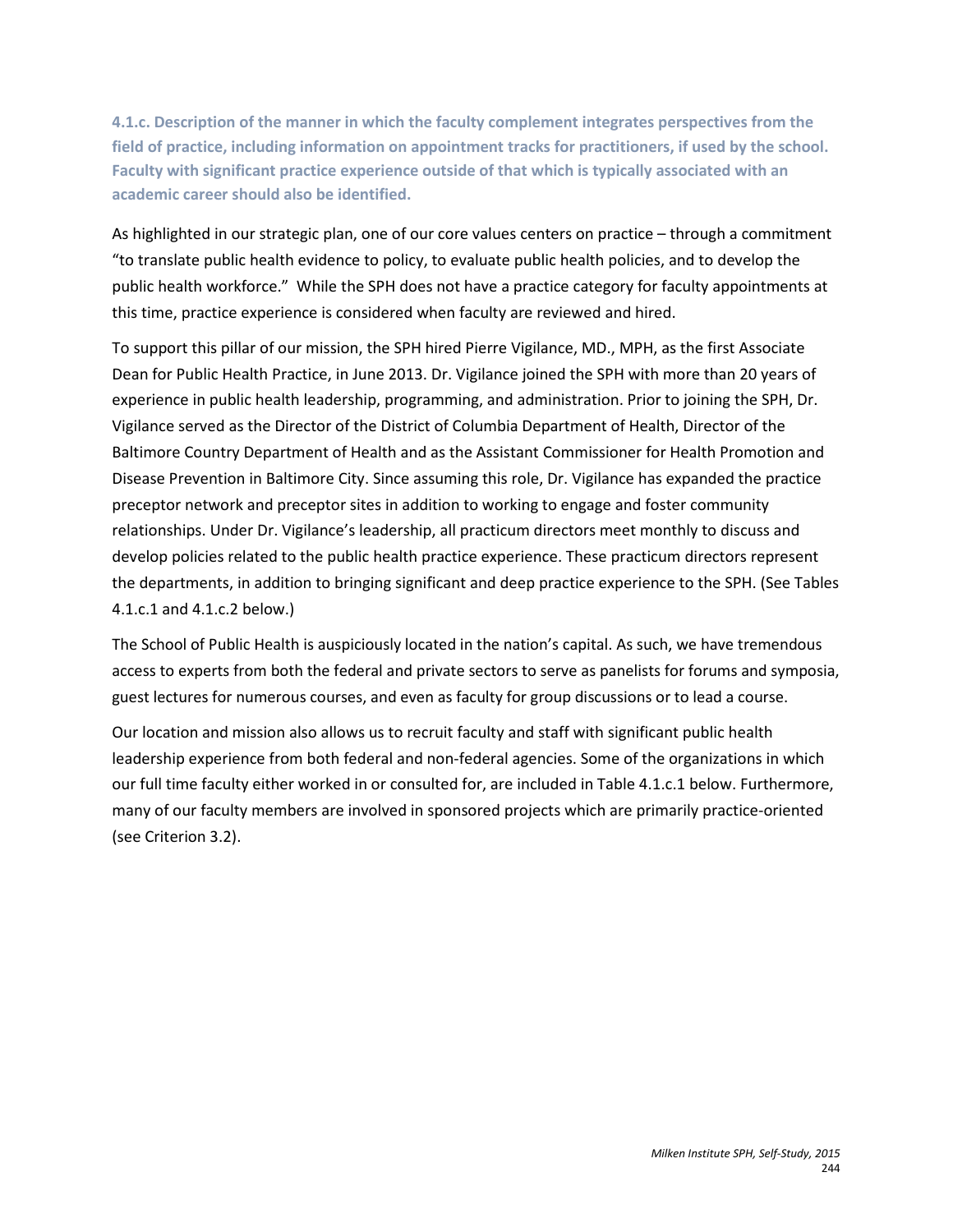| <b>Department</b> | <b>Overview of Practice Experience of Primary Faculty</b>                                                                                                                                                                                                                                                                                                                                                                                                                                                                                                                                                                                                                                                                                                                                                                                       |
|-------------------|-------------------------------------------------------------------------------------------------------------------------------------------------------------------------------------------------------------------------------------------------------------------------------------------------------------------------------------------------------------------------------------------------------------------------------------------------------------------------------------------------------------------------------------------------------------------------------------------------------------------------------------------------------------------------------------------------------------------------------------------------------------------------------------------------------------------------------------------------|
| Epi/Bio           | CDC, DC Department of Health, Elizabeth Glaser Pediatric AIDS Foundation, APHL,<br>Peace Corps                                                                                                                                                                                                                                                                                                                                                                                                                                                                                                                                                                                                                                                                                                                                                  |
| <b>EOH</b>        | IOM, EDF, National Academy of Sciences, USAID, EPA, OSHA, NCEH/ATSDR, Center for<br>Construction Research and Training (CPWR), Nicaraguan Health Clinic, Empower DC,<br>Dept of Energy, Global Alliance for Clean Cookstoves, Citizens for Clean Air                                                                                                                                                                                                                                                                                                                                                                                                                                                                                                                                                                                            |
| <b>EXNS</b>       | Private Practice Clinic, EIS officer CDC, Urban Food Task Force                                                                                                                                                                                                                                                                                                                                                                                                                                                                                                                                                                                                                                                                                                                                                                                 |
| GH                | Latin America community programs, USDA, Int'l Scientific Organizations, Ethiopian<br>Gov't, National Center for Birth Defects and Developmental Disabilities (CDC), Global<br>Fund, Pew Commission, EIS officer CDC, USAID, World Bank, Westat Inc., Joint Health<br>Venture, Global Alliance for Clean Cookstoves, Save the Children USA, DC and<br>Baltimore County Depts of Health, WHO, CDC, MOH in Somalia, Michigan State Health<br>Dept., Health Policy R&D, Mexico's Ministry of Public Health, PAHO/WHO                                                                                                                                                                                                                                                                                                                                |
| <b>HPM</b>        | NoVa Neighborhood Health, Nat'l Council on Creative Aging, FDA, WHO; INGO, Pres,<br>Nat'l Capital Health, Am Col of HC Executives; Int'l Acad Methodology Council, White<br>House, Office of the Vice President, US Court of Appeals, US Army Medical Dept, US<br>Senate Committee on Finance, US Dept of State, Urban Institute, Wisconsin Div of<br>Health, Marshfield Clinic, Intergovernmental Health Policy Project, Washington<br>Business Group of Health, Institute for Women's Policy Research, Bureau of Health<br>Professions in HRSA, Academy Health, Pan American Health Organization, Province of<br>Buenos Aires, Nat'l Public Health and Hospital Institute, Economic and Social Research<br>Institute, American Health Quality Association, Legal Ethics Committee (DC), Office of<br>Policy CMS, AdvaMed, US Dept of HHS, FDA |
| <b>PCH</b>        | CDC, IOM, UNICEF, HHS, Foundation for AIDS Research, Global India Fund, RTI<br>International, NIAID                                                                                                                                                                                                                                                                                                                                                                                                                                                                                                                                                                                                                                                                                                                                             |

**Table 4.1.c.1. Examples of Primary Faculty Practice Experience**

The practice experience of our LS faculty is also quite extensive. In Table 4.1.c.2 we list examples of practice experience for these faculty members.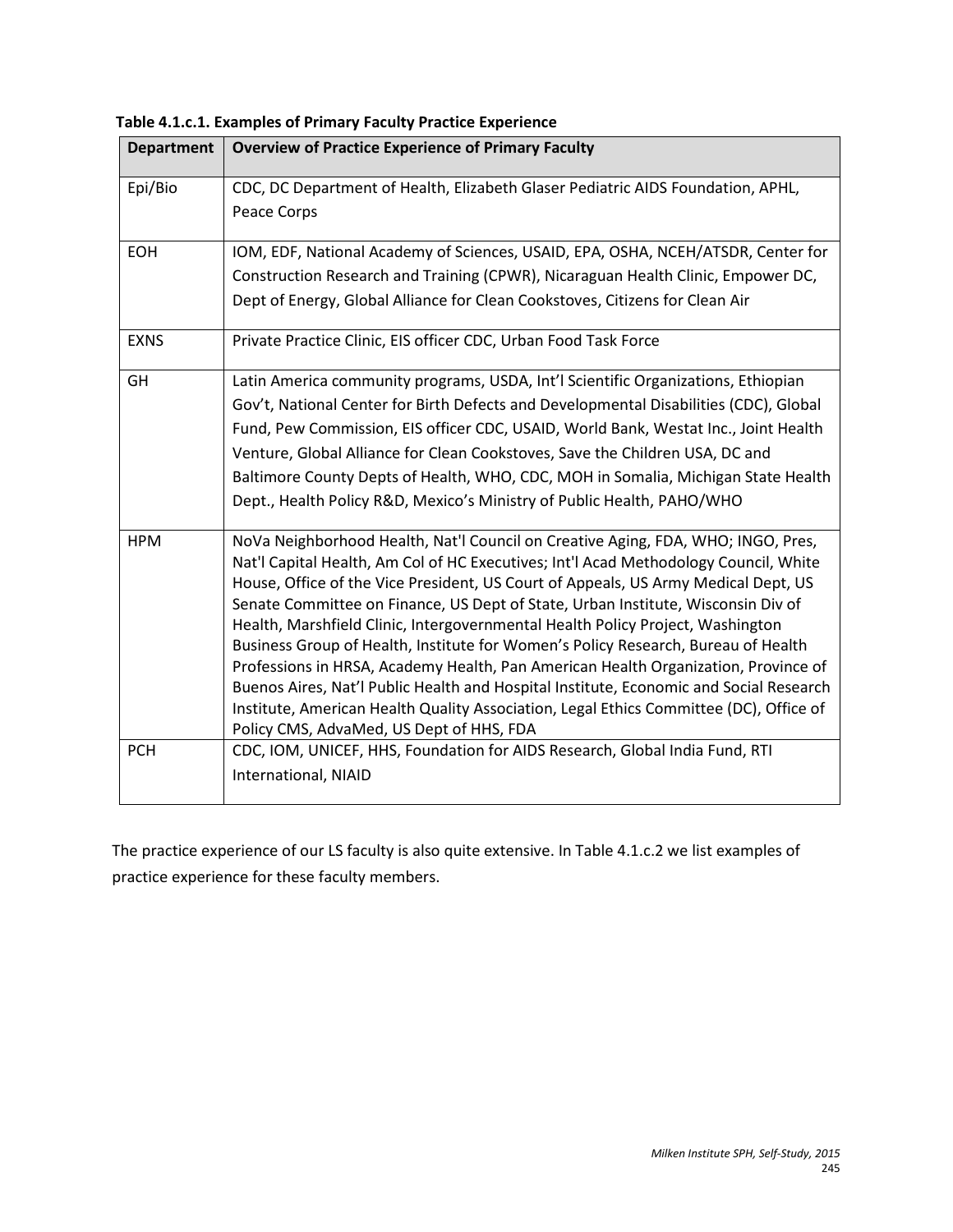**Table 4.1.c.2. Examples of Other Faculty Practice Experience**

| <b>Department</b> | <b>Overview of Practice Experience Depth of LS Faculty</b>                                                                                                                                                                                                                                                                                                                                                                                                                                |
|-------------------|-------------------------------------------------------------------------------------------------------------------------------------------------------------------------------------------------------------------------------------------------------------------------------------------------------------------------------------------------------------------------------------------------------------------------------------------------------------------------------------------|
| <b>EOH</b>        | Dept of Energy, CA EPA, MD Dept of Health, NC State Lab for PH, CDC, NJ Dept of<br>Health, EPA, Mine Safety & Health Admin                                                                                                                                                                                                                                                                                                                                                                |
| Epi/Bio           | CDC, NCHS, USAID, DC Mary's Center, Global Aids Program, FDA, Washington State<br>DOH, DC Department of the Environment, Agricultural Health Study, NIH, EGPFA,<br>Global Aids Program, National Cancer Institute                                                                                                                                                                                                                                                                         |
| <b>EXNS</b>       | HHS, Children's National Medical Ctr, Kids Safe & Healthful Foods, Pew Charitable<br>Trusts, AHA, Harvard Pilgrim Health Care Institute, Women's Media Center,<br>Americorps, ORISE, US Surgeon General, NCHS, Capitol Area Food Bank, DC Mary's<br>Center, CDC, AMURT                                                                                                                                                                                                                    |
| GH                | RAPIDD, Fogarty International Center, U.S. Public Health Service, UNICEF, United<br>Nations, NYC Dept of Health & Mental Hygiene, US HHS, US Air Force Office of<br>Surgeon General, ICRW, Whitman-Walker Clinic                                                                                                                                                                                                                                                                          |
| <b>HPM</b>        | Boston City Hospital, National Assoc of Medicaid Directors, Urban Institute, Avalere<br>Health, HHS, National Commission on AIDS, Pew Charitable Trust, DC Dept of Health,<br>GW Cancer Institute, Health for Humanity, Peace Corp, AHCA, DDOE, CDC, EPA,<br>Anne Arundal General Hospital, Monongolia General Hospital, Kind Fahad Hospital<br>(Saudi Arabia), Saudi Arabia Ministries of Health, US Agency for International<br>Development, GW Hospital, American Hospital Association |
| <b>PCH</b>        | MD For Latino Immigrants, Washington PH Association, ISCOPES, City of<br>Alexandria's Commission on Aging, NIH, CDC, American Diabetes Association,<br>National Sexual Violence Resource Center, Dept of HHS-Canada                                                                                                                                                                                                                                                                       |

**4.1.d.Identification of measureable objectives by which the school assesses the qualifications of its faculty complement, along with data regarding the performance of the school against those measures for each of the last three years.** 

When the SPH separated from the Medical Center in 2011, new bylaws and governance structures were created through a collaborative and transparent process. The SPH faculty assembly voted to approve all of these documents, including the SPH's Appointment, Promotion and Tenure Guidelines (APT). These guidelines, as well as the University Faculty Code and Faculty Handbook, are posted on the SPH faculty resources site: [http://publichealth.GW.edu/services/faculty.](http://publichealth.gwu.edu/services/faculty) Our assessment of faculty qualifications is based on these governing documents. The SPH and our departmental APT Guidelines articulate the criteria we need to consider when assessing a faculty member's achievement and productivity in relation to teaching, research, service and public health practice. The Guidelines apply to tenure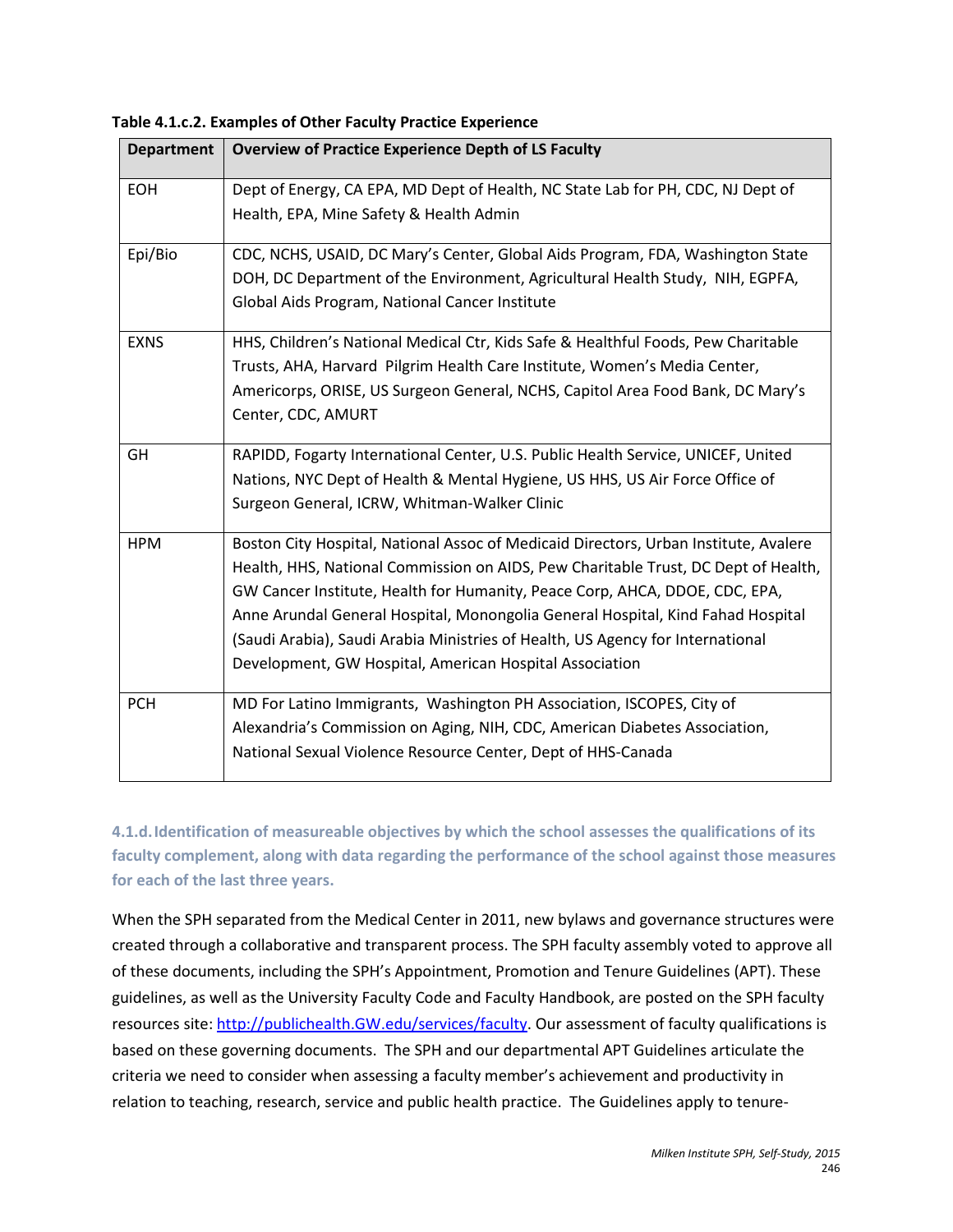accruing, non-tenure accruing and research faculty. To provide additional guidance to faculty, departments are encouraged to establish their own criteria in order to present more discipline-focused specificity to the SPH APT Guidelines. The department criteria are currently being modified but current versions can be found in *ERF 4.1.d.: Department APT Criteria*. Through the departmental and schoolwide APT criteria we are able to assure the excellence of our faculty.

Each department is responsible for recruitment and vetting of part-time and LS faculty. New 'Other' faculty members are identified primarily through professional networks, our program graduates, and by individual inquiry from faculty who are looking for part-time teaching opportunities. Other paid facultyeither paid to teach by the course or regular part-time faculty who teach across the GW - are members of the SEIU Local 500 and governed by the Collective Bargaining Agreement, which is reviewed and renewed every two years. LS faculty who are paid to teach by the course and who do not hold terminal degrees but who have a level of work experience that meets the departments' quality measures can be appointed at the rank of "lecturer;" those with a terminal degree are appointed at the rank of "professorial lecturer" with the minimum salary defined by the SEIU. For those who are hired to teach as well as hold required administrative duties within the department in addition to advising students and do not hold a terminal degree, but have a level of work experience that meets the departments' quality measures, are appointed at the rank of "adjunct instructor." Those with a terminal degree are appointed at the rank of "adjunct professor" with the minimum salary also defined by the SEIU.

All full-time and part-time faculty appointed at the rank of Assistant Professor and higher, must have a terminal degree. Those who do not have a terminal degree will be appointed at the non-tenure rank of "instructor."

| <b>Outcome measure</b>                            | <b>Target</b> | <b>FY013</b> | <b>FY014</b> | <b>FY015</b> |
|---------------------------------------------------|---------------|--------------|--------------|--------------|
| Percent of regular, full-time faculty with earned | 100%          | 99%          | 99%          | 99%          |
| doctorate or other terminal degree.               |               |              |              |              |
| Percent of primary faculty with public health     | $>50\%$       | 75%          | 75%          | 82%          |
| practice experience. (self-identified)            |               |              |              |              |
| Percent of course instructors rated as good to    | 100%          | 77%          | 76%          | 86%          |
| excellent. (Using spring 2015 course              |               |              |              |              |
| evaluations.)*                                    |               |              |              |              |
| Hit rate on grants.                               | >40%          | 45%          | 49%          | 40%          |
|                                                   |               |              |              |              |

**Table 4.1.d.1: Assessment of Faculty Qualifications**

*\*See Criteria 4.2.d. for more information on course evaluations.*